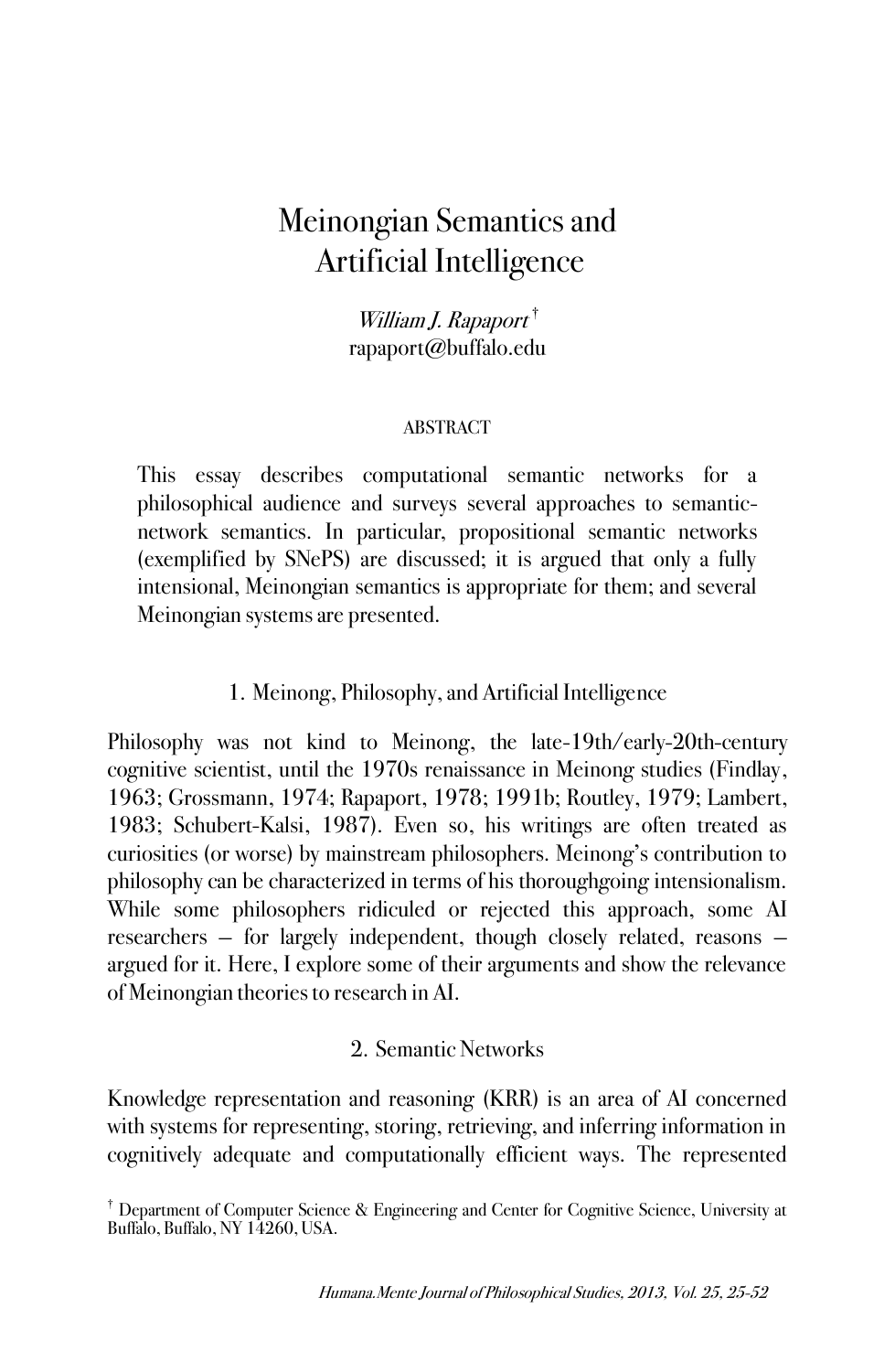information need not necessarily be true, so a better terminology is 'belief representation' (Rapaport & Shapiro, 1984; Rapaport, 1986b; 1992; Rapaport et al. 1997).

A semantic network is a representational system consisting of a labeled, directed graph whose "nodes" (vertices) represent *objects* and whose "arcs" (edges, or "links", or "pointers") represent binary relations among them (Findler, 1979; Brachman & Levesque, 1985; Sowa, 1991; 1992; 2002; Lehmann, 1992). Woods (1975, p. 44) says, "The major characteristic of the semantic networks that distinguishes them from other candidates [for KR systems] is the characteristic notion of a link or pointer which connects individual facts into a total structure."

Quillian's (1967; 1968; 1969) early "semantic memory" introduced semantic networks as a model of *associative memory*: Nodes represented words and meanings; arcs represented "associative links" among these. The "full concept" of a word <sup>w</sup> was the entire network of nodes and arcs reachable by following directed arcs originating at the node representing w. *Inheritance* (or hierarchical) networks use such arc labels as "instlance]", "isa", and "property" to represent taxonomic structures (Bobrow &Winograd, 1977; Charniak & McDermott, 1985, pp. 22–27; Thomason, 1992; Brachman & Levesque, 2004, ch. 10; see Fig. 1). Schank's Conceptual Dependency representational scheme uses nodes to represent conceptual primitives, and arcs to represent dependencies and semantic case relations among them (Schank & Rieger, 1974; Brand, 1984, ch. 8; Rich & Knight, 1991, pp. 277– 288; Hardt, 1992; Lytinen 1992). The idea is an old one: Networks like those of Quillian, and Bobrow & Winograd's KRL (1977), or Brachman's KL-ONE (Brachman, 1979; Brachman & Schmolze, 1985; Woods & Schmolze, 1992; and subsequent "description logics" — Brachman & Levesque, 2004, ch. 9) bear strong family resemblances to "Porphyry's Tree" (Fig. 2) — the mediaeval device used to illustrate the Aristotelian theory of definition by species and differentia.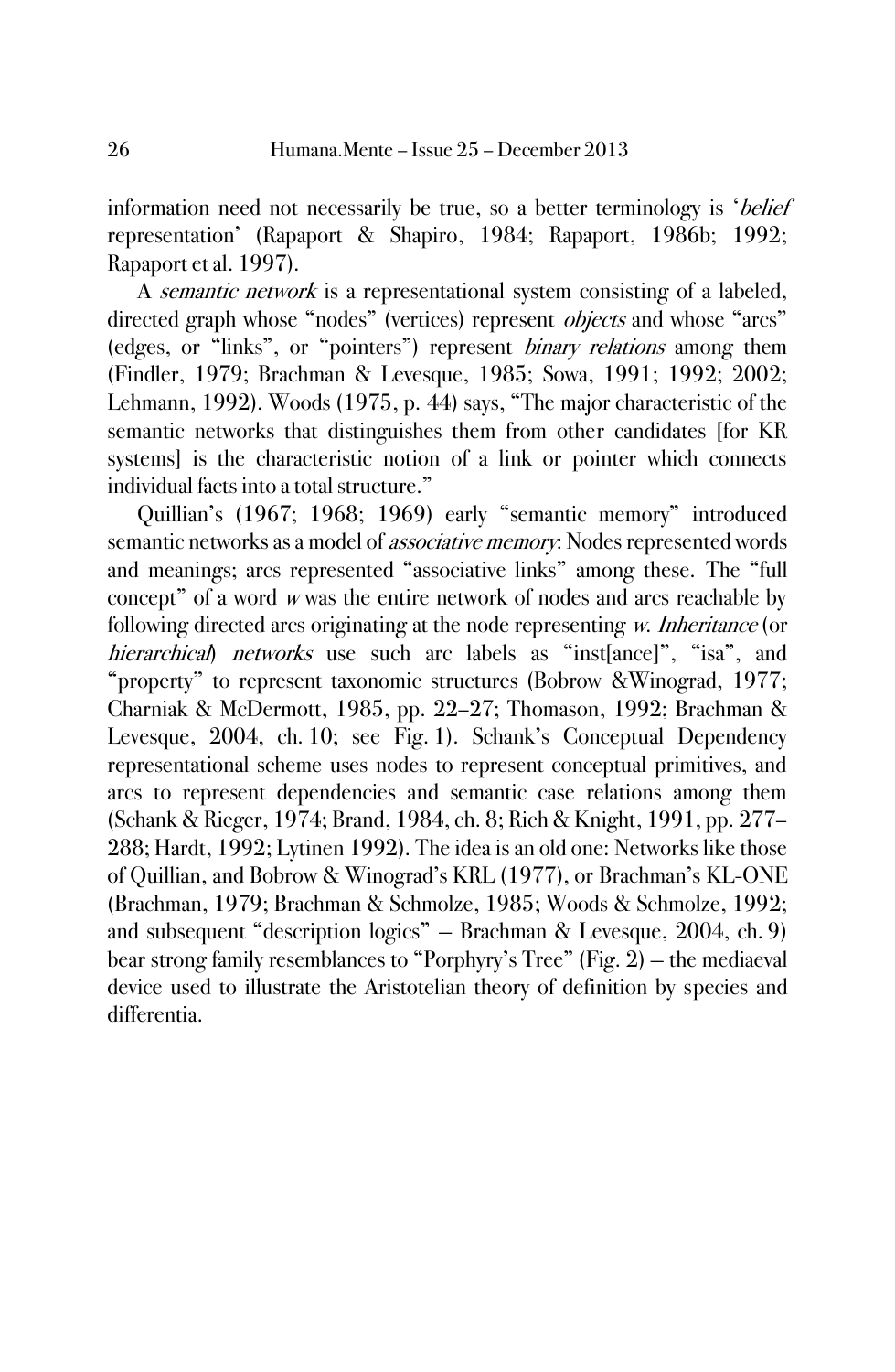

Figure 1: An inheritance network representing the propositions: Tweety is (an instance of) a canary; Opus is (an instance of) a penguin; A canary is a bird; A penguin is a bird; A canary can (i.e., has the property of being able to) sing; A penguin can't (i.e., has the property of not being able to) fly; A bird is an animal; A bird can fly; A bird has feathers; An animal has skin. However, the precise representations cannot be determined unambiguously from the network without a clearly specified syntax and semantics.



Figure 2: Porphyry's Tree: A mediaeval inheritance network (From Sowa 2002).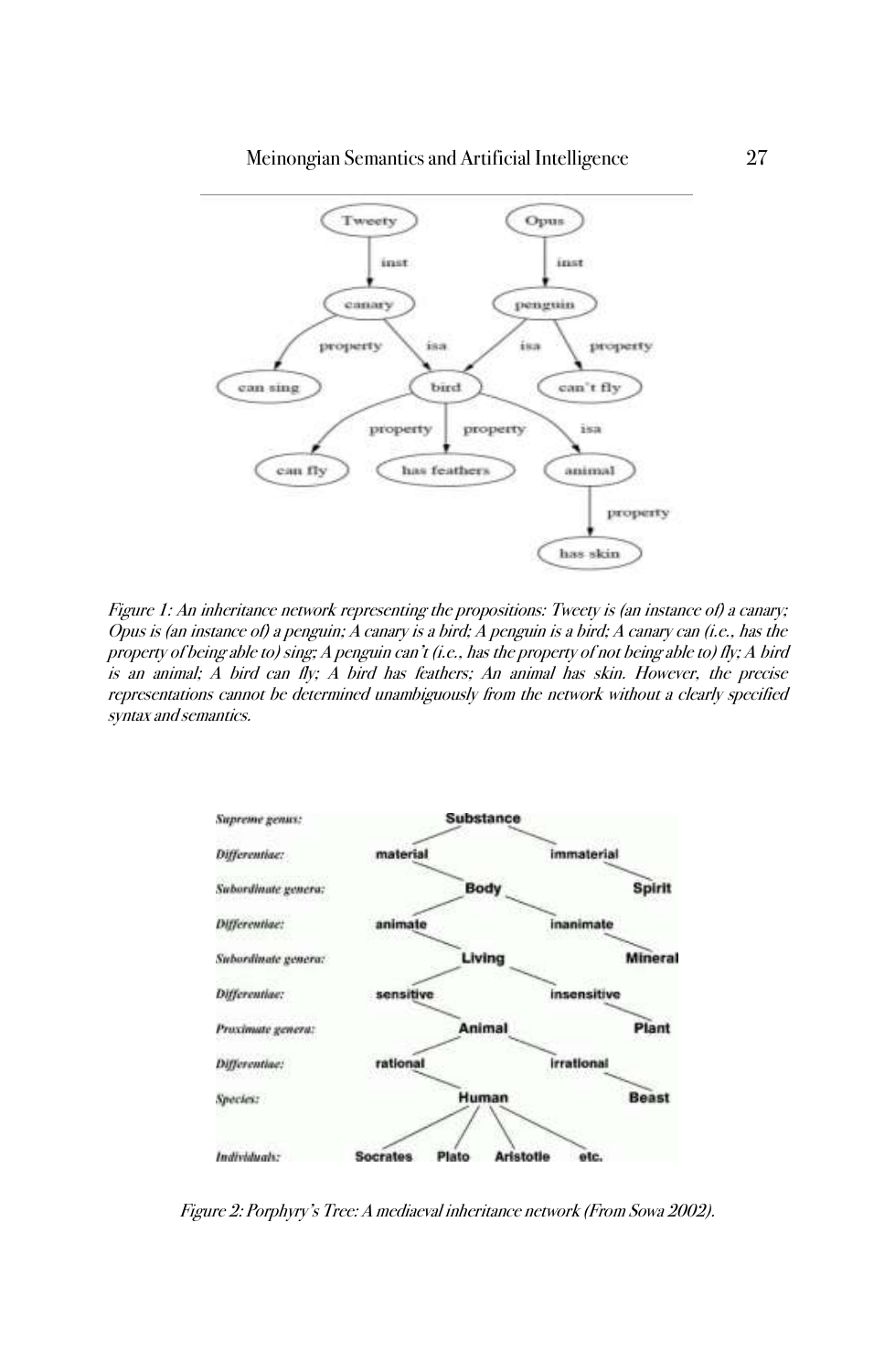### 3. Semantics of Semantic Networks

Semantic networks are not essentially "semantic" (Hendrix, 1979; but cf. Woods, 1975; Brachman, 1979). Viewed as a data structure, a semantic network is a *language* (possibly with an associated logic or inference mechanism) for representing information about some domain. As such, it is a purely *syntactic* entity. They are called "semantic" primarily because of their uses as ways of representing the *meanings* of linguistic items. (However, this sort of syntax can be viewed as a kind of semantics, as in the so-called "Semantic Web"; cf. Rapaport 1988; 2000; 2003; 2012.)

As a notational device, a semantic network can itself be given a semantics. I.e., the arcs and nodes of a semantic-network representational system can be given interpretations in terms of the entities they are used to represent. Without such a semantics, a semantic network is an arbitrary notational device liable to misinterpretation (Woods, 1975; Brachman, 1977; 1983; and, especially, McDermott, 1981). E.g., in an inheritance network like that of Figure 1, how is the inheritance of properties to be represented or  $-$  more importantly — blocked? (If flying is a property inherited by the canary Tweety in virtue of its being a bird, what is to *prevent* the property of flying from being inherited by the flightless penguin Opus?) Do nodes represent classes of objects, types of objects, *individual* objects, or something else? Can *arcs* be treated as objects (perhaps with ("meta-")arcs linking *them* in some fashion)?

Providing a semantics for semantic networks is more akin to providing one for a *language* than for a *logic*. In the latter case, but not the former, notions like *argument validity* must be established, and connections must be made with axioms and rules of inference, culminating ideally in soundness and completeness theorems. But underlying the *logic's* semantics there must be a semantics for the logic's underlying *language*; this would be given in terms of such a notion as *meaning*. Typically, an interpretation function is established between syntactical items from the language  $L$  and ontological items from the "world" W that the language is to describe. This is usually accomplished by describing the world in *another* language,  $L_{W}$  and showing that L and  $L_{W}$  are notational variants by showing (ideally) that they are isomorphic.

Linguists and philosophers have argued for the importance of intensional semantics for natural languages (Montague, 1974; Parsons, 1980, Rapaport, 1981). At the same time, computational linguists and other AI researchers have recognized the importance of representing intensional *entities* (Woods,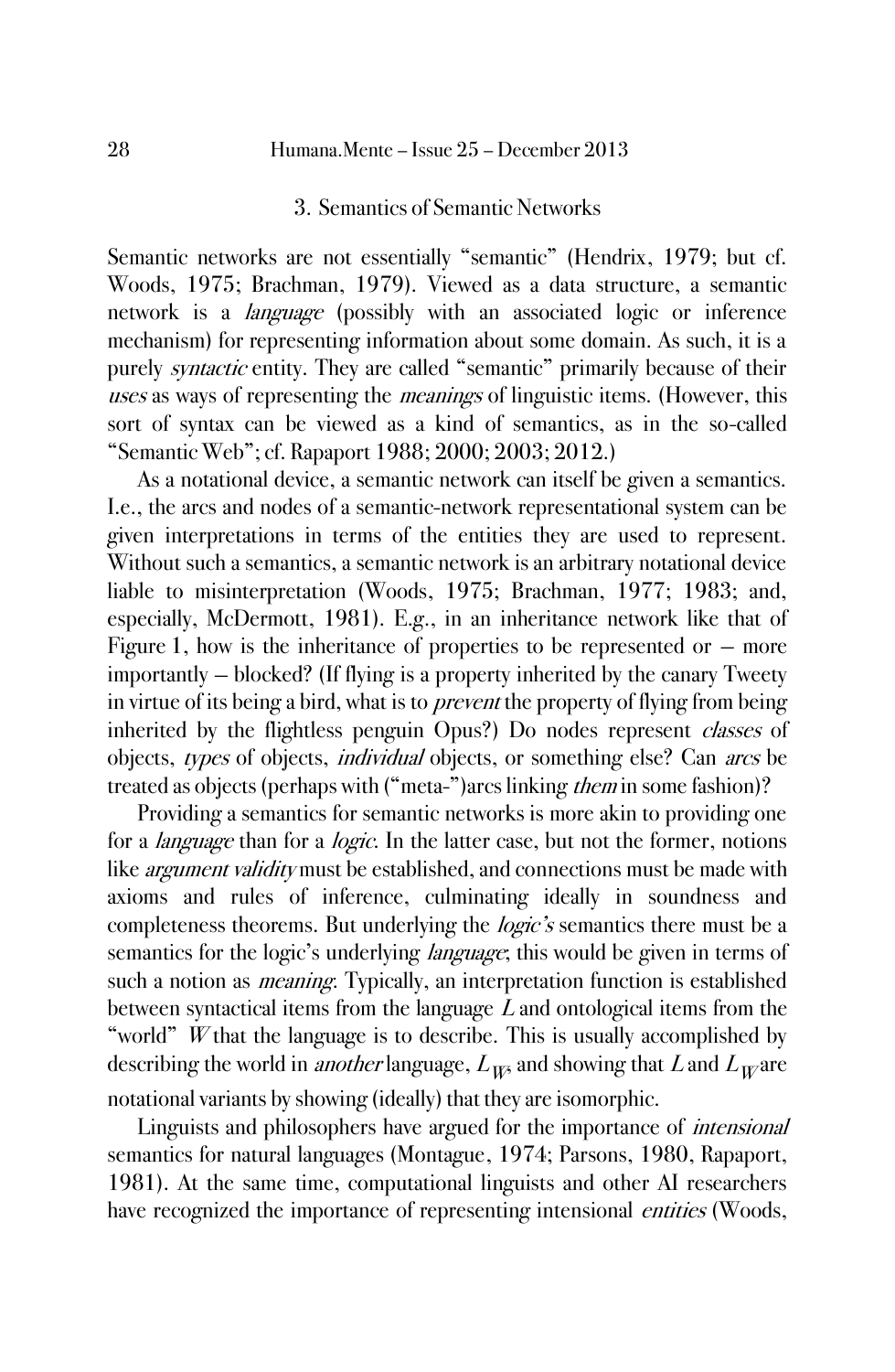1975; Brachman, 1979; McCarthy, 1979; Maida & Shapiro, 1982; Hirst, 1991). It seems reasonable that a semantics for such a representational system should itself be an intensional semantics.

In this essay, I discuss the arguments of Woods and others and outline several fully intensional semantics for intensional semantic networks by discussing the relations between a semantic-network "language" L and several candidates for  $L_{W}$ . For L, I focus on the fully intensional, propositional Semantic Network Processing System (SNePS, [http://www.cse.buffalo.edu/sneps/]; Shapiro, 1979; 2000a; Shapiro & Rapaport, 1987; 1992; 1995), for which Israel (1983) offered a possibleworlds semantics. But possible-worlds semantics, while countenancing intensional entities, are not *fully* intensional: They treat intensional entities extensionally. Each  $L_{W}$ I discuss has fully intensional components.

### 4. Arguments for Intensions

The first major proponent of the need to represent intensional objects in semantic networks was Woods (1975). Brachman (1977) showed a way to do this. And Maida & Shapiro (1982) argued that *only* intensional entities should be represented.

Woods (1975, pp. 38–40) characterizes linguistic semantics as the study of the relations between (a) such linguistic items as sentences and (b) meanings expressed in an unambiguous notation — an internal representation — and he characterizes philosophical semantics as the study of the relations between such a notation and truth conditions or meanings. Thus, he takes semantic networks as examples of the "range" of linguistic semantics and the "domain" of philosophical semantics. Semantic networks, then, are models of the realm of objects of thought (or, perhaps, of the "contents" of psychological acts) i.e., of Meinong's Aussersein.

Woods (1975, p. 45) proposes three "requirements of a good semantic representation": *logical adequacy* – it must "precisely, formally, and unambiguously represent any particular interpretation that a human listener may place on a sentence"; *translatability*  $-$  "there must be an algorithm or procedure for translating the original sentence into this representation"; and intelligent processing — "there must be algorithms which can make use of this representation for the subsequent inferences and deductions that the human or machine must perform on them".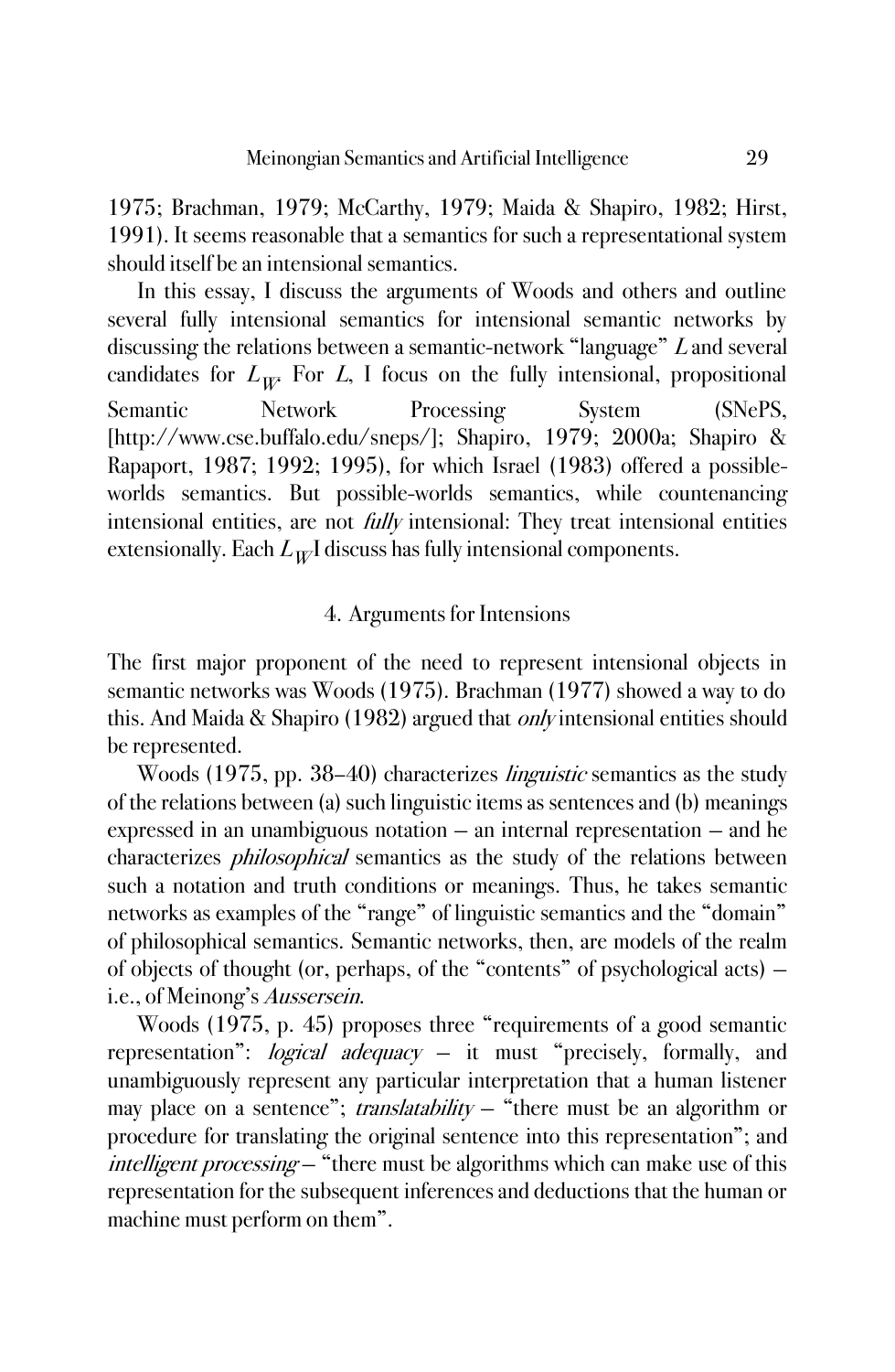Logical adequacy constitutes one reason why semantic networks "must include mechanisms for representing propositions without commitment to asserting their truth or belief … [and why] they must be able to represent various types of intensional objects without commitment to their existence in the external world, their external distinctness, or their completeness in covering all of the objects which are presumed to exist" (Woods, 1975, p. 36f). Some sentences *can* be interpreted as referring to nonexistents; so, a semantic network ought to be able to represent this, hence must be able to represent intensional entities. (The other criteria are discussed in §5.)

A second reason is that "semantic networks should not ... provide a 'canonical form' in which all paraphrases of a given proposition are reduced to a single standard (or canonical) form" (Woods, 1975, p. 45). Therefore, they should not represent *extensional* entities, which would be such canonical forms. There are three reasons why canonical forms are to be avoided. First, there aren't any (see the argument in Woods, 1975, p. 46). Second, no computational efficiency would be gained by having them (Woods, 1975; p. 47). Third, it should not be done if one is interested in adequately representing human processing (Rapaport, 1981). Sometimes, redundant information *must* be stored: Even though an uncle is extensionally equivalent to a father'sbrother-or-mother's-brother, it can be useful to be able to represent uncles directly; thus, it is not an extension, but, rather, an intension, that must be represented (cf. Woods, 1975, p. 48).

A third argument for the need to represent intensional objects comes from consideration of question-answering programs (Woods, 1975: 60ff). Suppose that a "knowledge base" has been told that

The dog that bit the man had rabies

How would the question "Was the man bitten by a dog that had rabies?" be represented? Should a *new* node be created for "the dog that bit the man"? The solution is to create such a new node and then decide if it is co-referential with an already existing one. (Discourse Representation Theory uses a similar technique; Kamp & Reyle, 1993.)

Finally, intensional nodes are clearly needed for the representation of verbs of propositional attitude (Woods, 1975, p. 67; Rapaport & Shapiro, 1984; Rapaport, 1986b; 1992; Wiebe & Rapaport, 1986; Rapaport et al., 1997), and they can be used in quantificational contexts to represent "variable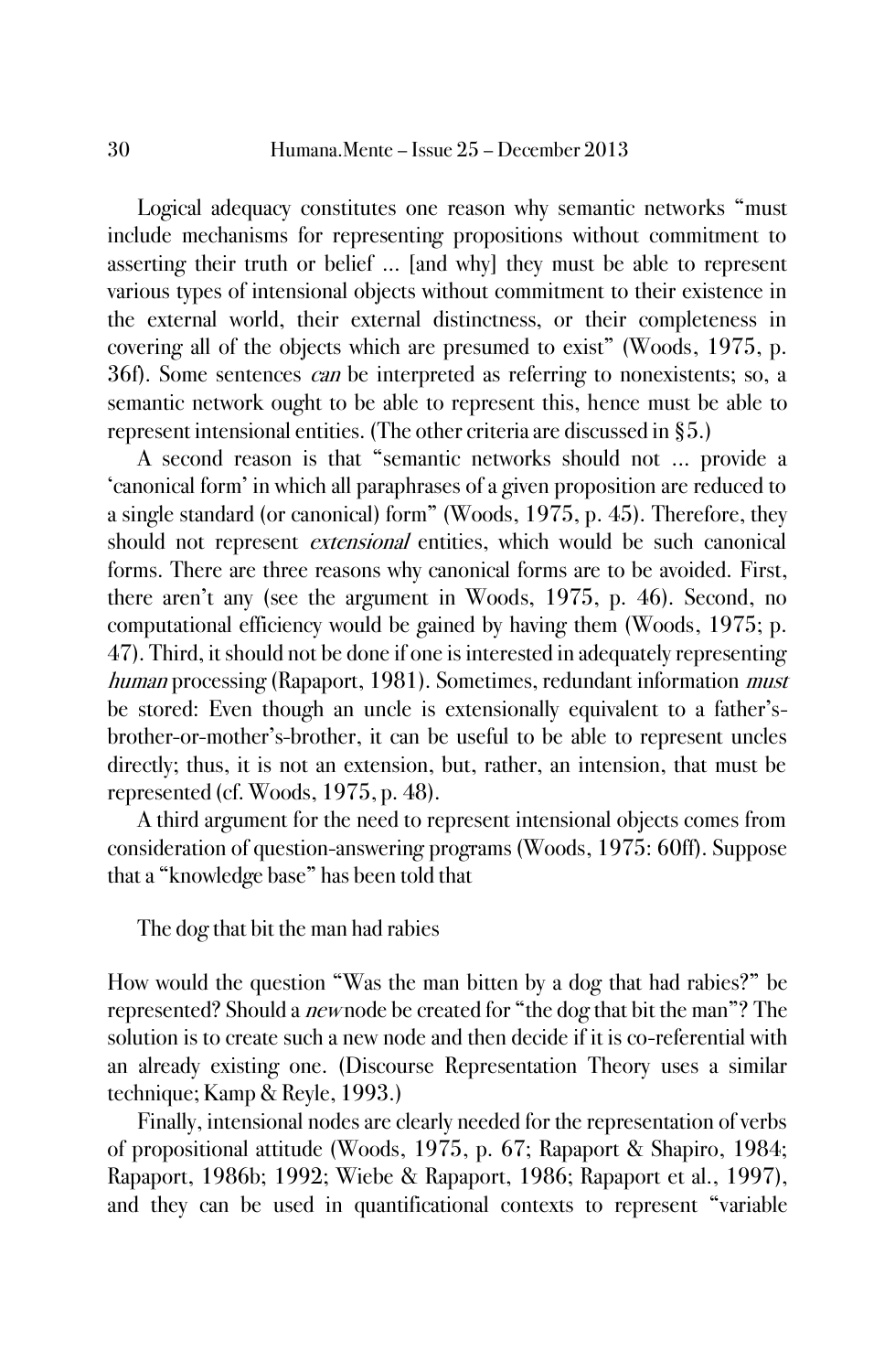entities" (Woods, 1975, p. 68ff; Fine,1983; Shapiro, 1986; 2000b; 2004; Ali & Shapiro, 1993). Maida & Shapiro (1982) claims that, although semantic networks can represent real-world (extensional) entities or linguistic items, they *should*, for certain purposes, *only* represent intensional ones, especially when representing referentially opaque contexts (e.g., belief, knowledge), the concept of a truth value (as in 'John wondered whether  $P$ ), and questions.

In general, intensional entities are needed if one is representing a mind. Why would one need *extensional* entities if one is representing a mind? To represent co-referentiality? No; as we shall see, this can (and perhaps *only* can) be done using only intensional items. To talk about extensional entities? But why would one want to? Everything that a mind thinks or talks about is an (inten Tional) object of thought, hence inten Sional. (Rapaport,  $2012$ ,  $\S 3.1$ , surveys arguments for this "narrow" or "internal" perspective.) In order to link the mind to the actual world (to avoid solipsistic representationalism)? But consider the case of perception: There are internal representations of external objects, yet these "need not extensionally represent" those objects (Maida & Shapiro, 1982, p. 300). The "link" would be forged by connections to other intensional nodes or by consistent input-output behavior that improves over time (Rapaport, 1985/1986, pp. 84–85; Rapaport, 1988; Srihari & Rapaport, 1989; Shapiro & Rapaport, 1991 surveys the wide variety of items that can be represented by intensional entities).

### 5. SNePS

A SNePS semantic network consists of labeled nodes and labeled, directed arcs satisfying the Uniqueness Condition (Maida & Shapiro, 1982):

(U) There is a 1-1 correspondence between nodes and represented concepts.

A concept is "anything about which information can be stored and/or transmitted" (Shapiro, 1979, p. 179; Shapiro & Rapaport, 1991). When SNePS is used to model "the belief structure of a thinking, reasoning, language using being" (Maida & Shapiro, 1982, p. 296; cf. Shapiro, 1971b, p. 513), the concepts are the objects of mental (i.e., intenTional) acts such as thinking, believing, wishing, etc. Such objects are inten Sional (cf. Rapaport, 1978).

It follows from (U) that the arcs do not represent concepts. Rather, they represent binary, structural relations between concepts. If it is desired to talk about relations between concepts, then those relations must be represented by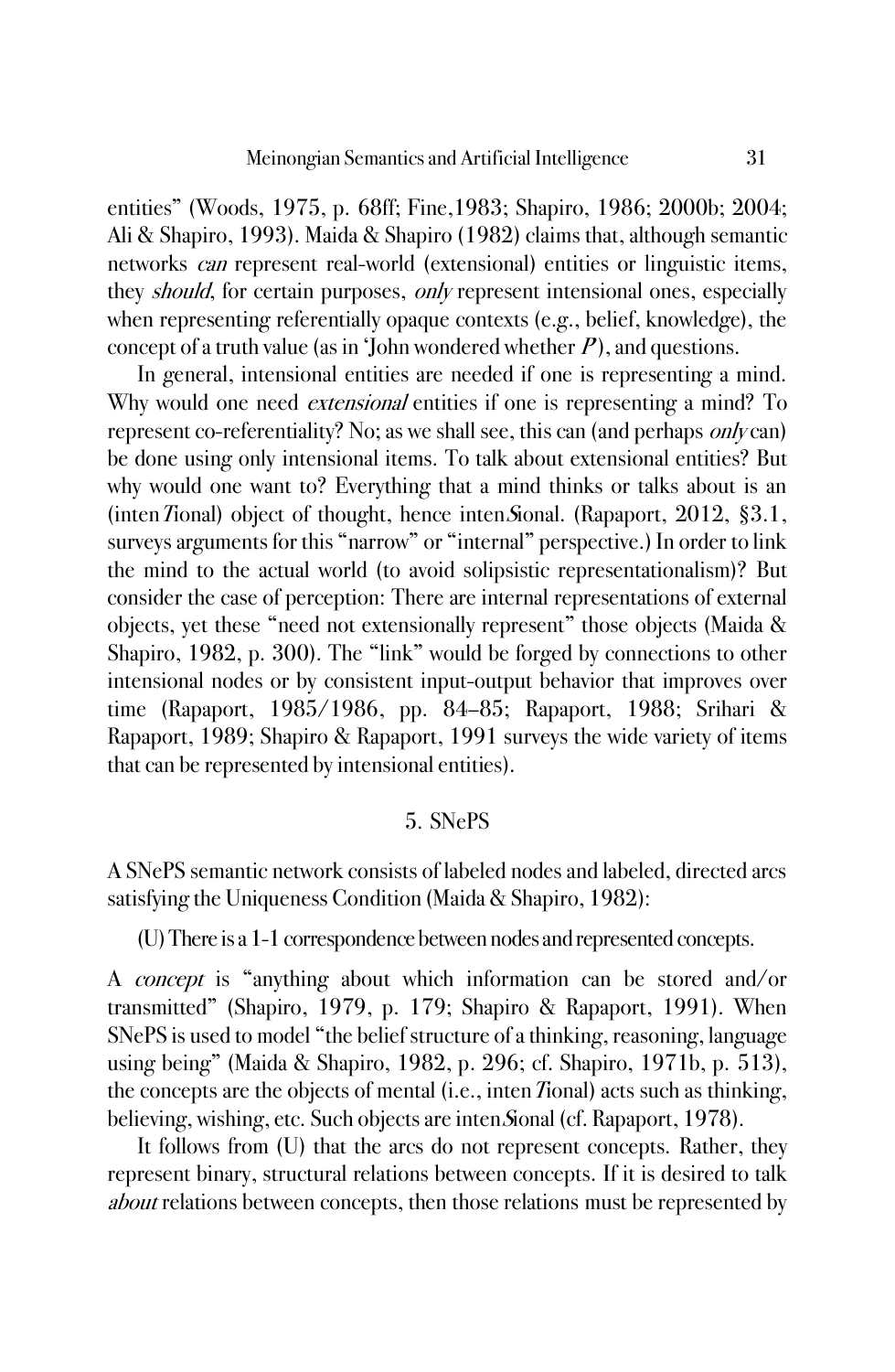nodes, since they have then become objects of thought, i.e., concepts. If "to be is to be the value of a [bound] variable" (Quine, 1980, p. 15; cf. Shapiro 1971a, pp. 79–80), then nodes represent such values; arcs do not. I.e., given a domain of discourse  $-$  including items, *n*-ary relations among them, and propositions — SNePS nodes would be used to represent all members of the domain. The arcs are used to structure the items, relations, and propositions of the domain into (other) propositions. As an analogy, SNePS arcs are to SNePS nodes as the symbols ' $\rightarrow$ ' and '+' are to the symbols 'S, 'NP, and 'VP' in the rewrite rule:

 $S \rightarrow NP + VP$ 

It is because propositions are represented by nodes and never by arcs that SNePS is a "propositional" semantic network (cf. Maida & Shapiro, 1982, p. 292). It can also be used to represent the inheritability of properties, either by explicit rules or by *path-based inference* (Shapiro, 1978; Srihari, 1981).

Figure 3 shows a sample SNePS network. Node m1 represents the proposition that [[b1]] (i.e., the thing represented by node b1) has the name represented by the node labeled 'John', which is expressed in English by the lexical item 'John'. Node m3 represents the proposition that [[b1]] is a member of the class represented by m2, which is expressed in English by 'person'. Node m5 represents the proposition that [[b1]] (i.e., the person John) is rich (and m4 represents the *property* expressed by the adjective 'rich'). Finally, node m7 represents the proposition that being rich is a member of the class of things called 'property'. (Nodes whose labels are followed by an exclamation mark, e.g., m1! , are "asserted" nodes, i.e., nodes that are believed by the system; see Shapiro, 2000a for details.)

When a semantic network such as SNePS is used to model a *mind* (rather than the world), the nodes represent only intensional items (Maida & Shapiro, 1982; cf. Rapaport, 1978). Similarly, if such a network were to be used as a notation for a fully intensional, natural-language semantics (such as the semantics presented in Rapaport, 1981; cf. Rapaport, 1988), the nodes would represent only intensional items. Thus, a semantics for such a network ought itself to be fully intensional.

There are two pairs of types of nodes in SNePS: constant and variable nodes, and atomic (or individual) and molecular (typically, propositional) nodes. (For the semantics of variable nodes, see Shapiro, 1986.) Except for a few pre-defined arcs for use by an inference package, all arc labels are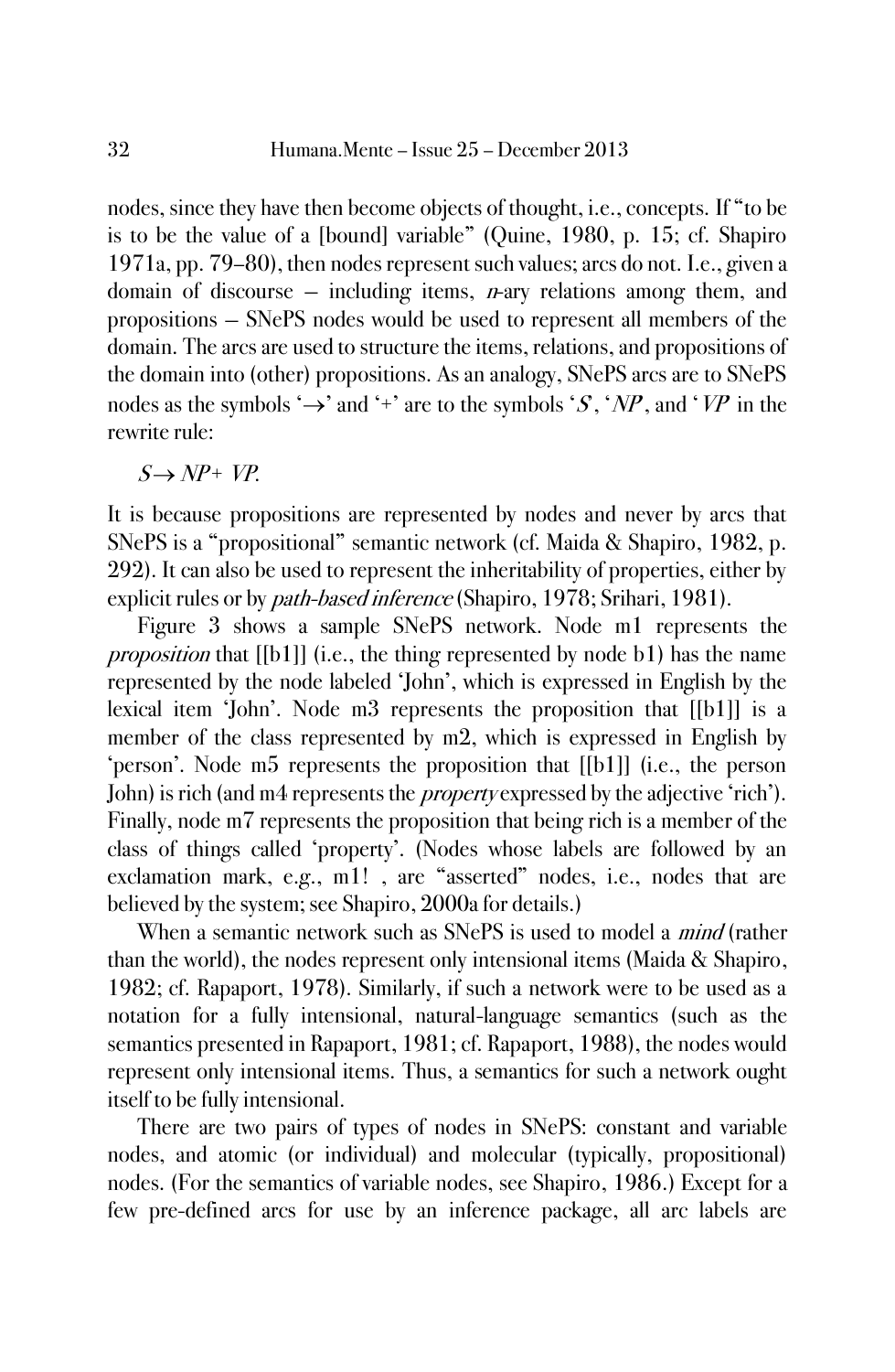chosenby the user; such labels are completely arbitrary (albeit often mnemonic) and depend on the domain being represented. The "meanings" of the labels are provided (by the user) only by means of explicit rule nodes, which allow the retrieval or construction (by inferencing) of propositional nodes.



Figure 3: A SNePS representation for "A person named 'John' has the property of being rich". Where  $[[n]]$  represents the meaning of node n,  $[[m1]] = [[b1]]$  is named 'John';  $[[m3]] = [[b1]]$  is a person;  $\left| \frac{f}{m} \right| = \frac{f}{b} 1$  is rich;  $\left| \frac{f}{m} \right| =$  Being rich is a property.

SNePS satisfies Woods's three criteria (§4). Clearly, it is "logically" (better: representationally) adequate. Shapiro (1982) developed a generalized augmented-transition-network grammar for automatically translating sentences into SNePS networks and for automatically expressing SNePS networks in sentences of a natural language, thus making SNePS "translatable". And the SNePS inference package (supplemented with the SNeBR Belief Revision system) together with user-supplied rules, render it capable of "intelligent" (better: inferential) processing (Shapiro, 1979; 1989; 1991; 2000a; Rapaport & Shapiro, 1984; Rapaport, 1986; 1991a; Shapiro & Rapaport, 1987; 1992; 1995; Martins & Shapiro, 1988; Martins & Cravo, 1991; Johnson & Shapiro, 2005a; Johnson & Shapiro, 2005b, Johnson, 2006, Fogel & Shapiro, 2011).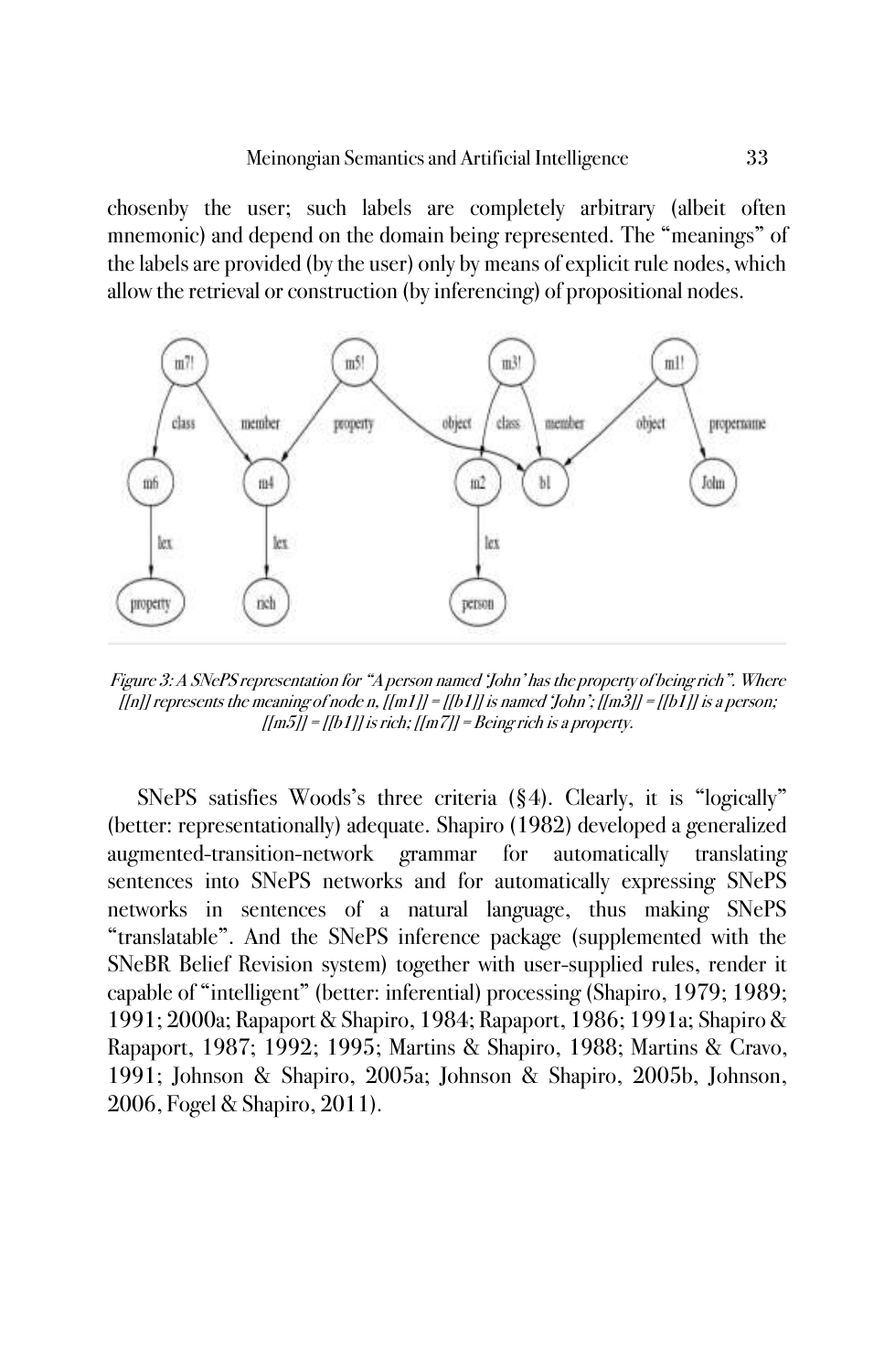### 6. Israel's Possible-Worlds Semantics for SNePS

Israel's semantics for SNePS assumed "the general framework of Kripke-Montague style model-theoretic accounts" (Israel, 1983, p. 3), presumably because he took it as "quite clear that [Maida and Shapiro]...view their formalism as a Montague-type type-theoretic, intensional system" (Israel, 1983, p. 2). He introduced "a domain  $D$  of possible entities, a non-empty set  $\mathbf{I}$ ... of possible worlds), and ... a distinguished element w of  $\mathbf{I}$  to represent the real world" (Israel 1983, p. 3). An *individual concept* is a function *ic* :  $I\rightarrow D$ . Each constant individual SNePS node is modeled by an  $ic$ , variable individual nodes are handled by "assignments relative to such a model". However, predicates — which are also represented in SNePS by constant individual nodes  $(\S5)$  – were modeled as functions "from *I* into the power set of the set of individual concepts." Propositional nodes were modeled by "functions from <sup>I</sup> into  $\{T,F\}$ ," although Israel felt that a "hyperintensional" logic would be needed in order to handle propositional attitudes.

Israel had difficulty interpreting member, class, and isa arcs in this framework. This is to be expected: First, it is arguably a mistake to *interpret* them (rather than giving rules for them), since they are arcs, hence arbitrary and non-conceptual. Second, a possible-worlds semantics is *not* the best approach (nor is it "clear" that this is what Maida and Shapiro had in mind indeed, they explicitly rejected it; cf. Maida & Shapiro, 1982, p. 297). Woods argues that a possible-worlds semantics is not psychologically valid, that the semantic representation must be finite (Woods, 1975, p. 50). Israel (1983, p. 5) himself hinted at the inappropriateness of this approach: "[I]f one is focussing on propositional attitude[s]...it can seem like a waste of time to introduce model-theoretic accounts of intensionality at all. Thus the air of desperation about the foregoing attempt". Moreover  $-$  and significantly  $-$  a possible-worlds approach is misguided if one wants to be able to represent impossible objects, as one should want to if one is doing natural-language semantics (Rapaport, 1978; 1981; 1991a; Routley, 1979). A fully intensional semantic network demands a fully intensional semantics. The main rival to Montague-style, possible-worlds semantics (as well as to its close kin, situation semantics (Barwise & Perry, 1983)) is *Meinongian semantics*.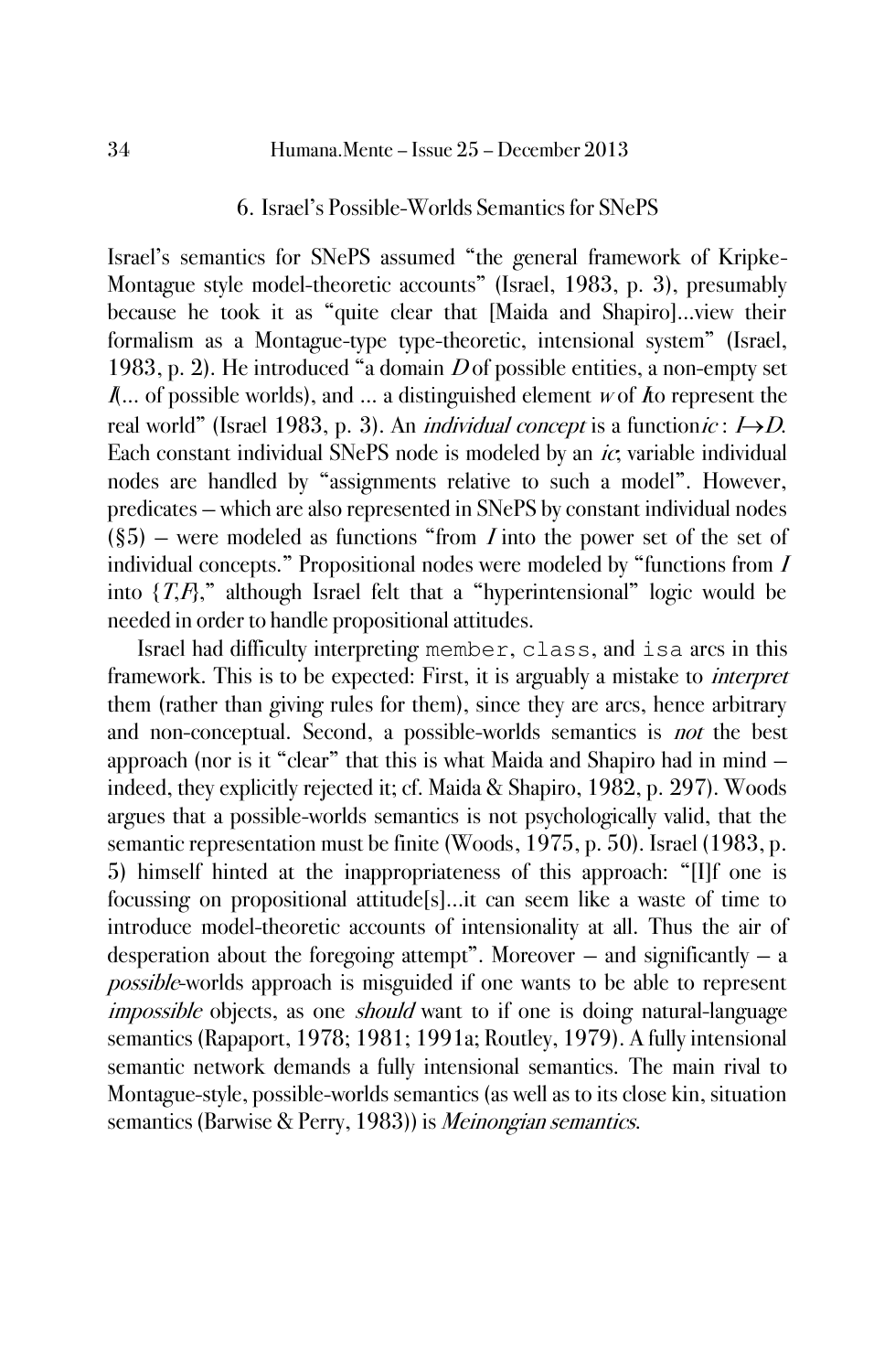# 7. Meinong's Theory of Objects

Meinong's (1904) theory of the objects of psychological acts is a more appropriate foundation for a semantics of propositional semantic networks as well as for a natural-language semantics. In brief, Meinong's theory consists of the following theses (cf. Rapaport, 1976; 1978; 1991b):

(M1) Thesis of Intentionality:

Every mental act (e.g., thinking, believing, judging, etc.) is "directed" towards an "object".

There are two kinds of Meinongian objects: (1) *objecta*, the individual-like objects of such a mental act as thinking-of, and (2) *objectives*, the propositionlike objects of such mental acts as believing(-that) or knowing(-that). E.g., the object of my act of thinking of a unicorn is the objectum: a unicorn; the object of my act of believing that the Earth is flat is the objective: *the Earth is flat.* 

(M2) Not every object of thought exists (technically, "has being").

(M3) It is not self-contradictory to deny, nor tautologous to affirm, existence of an object of thought.

(M4) Thesis of Aussersein:

All objects of thought are *ausserseiend* ("beyond being and nonbeing").

Aussersein is most easily explicated as a domain of quantification for nonexistentially-loaded quantifiers, required by (M2) and (M3).

(M5) Every object of thought has properties (technically, "Sosein").

(M6) Principle of Independence:

(M2) and (M5) are not inconsistent (Rapaport, 1986a).

Corollary: Even objects of thought that do not exist have properties.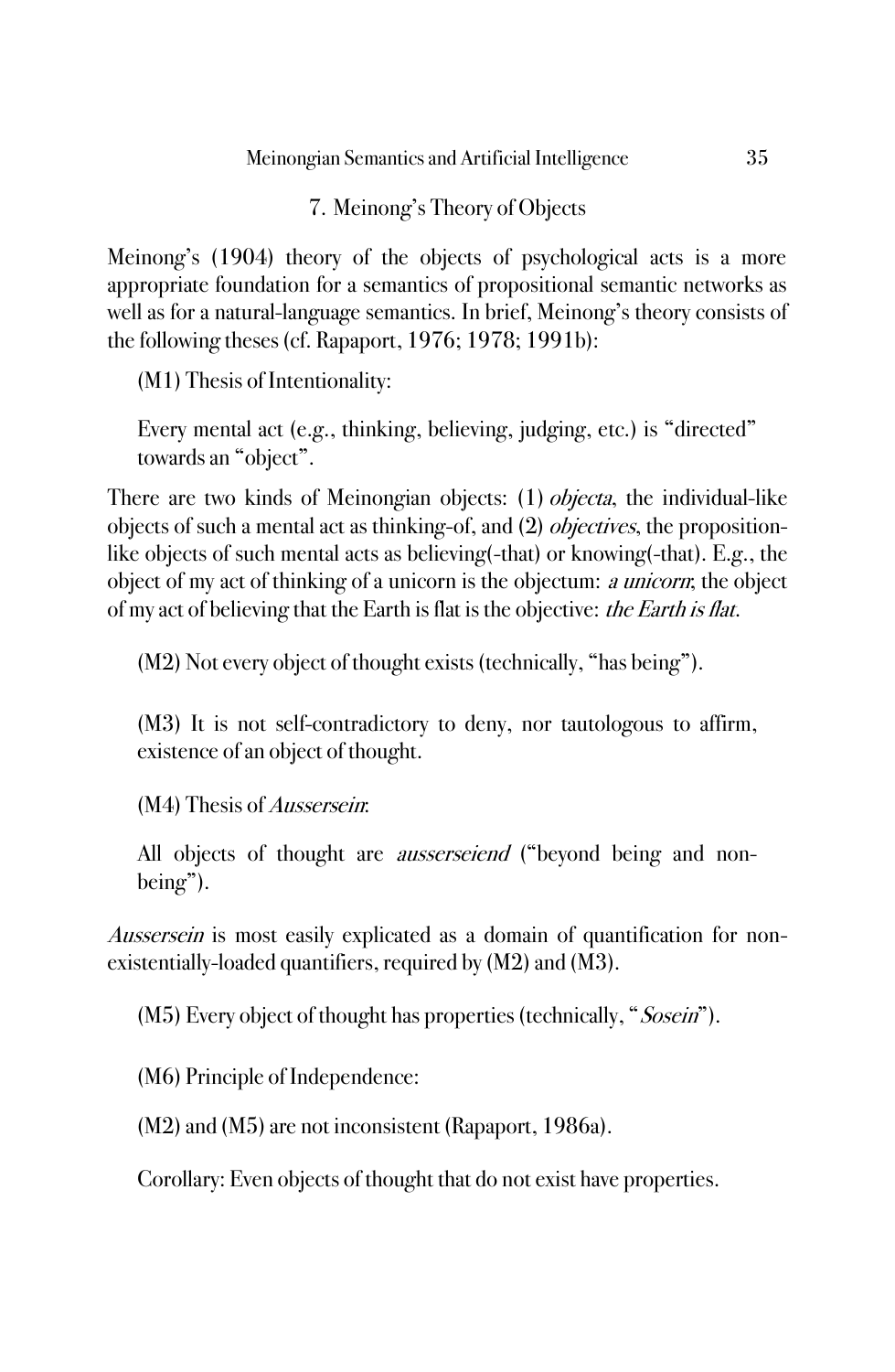(M7) Principle of Freedom of Assumption:

(a) Every set of properties (Sosein) corresponds to an object of thought.

(b) Every object of thought can be thought of(relative to certain "performance" limitations).

(M8)Some objects of thought are incomplete (i.e., undetermined with respect to some properties).

(M9) The meaning of every sentence and noun phrase is an object of thought.

Meinong's theory and a fully intensional KRR system like SNePS are closely related. SNePS itself is much like *Aussersein*: All nodes are implicitly in the network all the time (Shapiro, personal communication). A SNePS base node (i.e., an atomic constant) represents an objectum; a SNePS propositional node represents an objective. Thus, when SNePS is used as a model of a mind, propositional nodes represent the objectives of beliefs (Maida & Shapiro, 1982; Rapaport & Shapiro, 1984, Rapaport, 1986b; Shapiro & Rapaport, 1991; Rapaport et al., 1997). When SNePS is used in a natural-language processing system (Shapiro, 1982; Rapaport & Shapiro, 1984; Rapaport, 1986; 1988; 1991a; Shapiro & Rapaport, 1995), individual nodes represent the meanings of noun phrases and verb phrases, and propositional nodes represent the meanings of sentences.

Meinong's theory was attacked by Russell on grounds of inconsistency: First, according to Meinong, the round square is both round and square (indeed, this is a tautology); yet, according to Russell, if it is round, then it is not square. Second, similarly, the existing golden mountain must have all three of its defining properties: being a mountain, being golden, and existing; but, as Russell noted, it *doesn't* exist. (Cf. Rapaport 1976; 1978 for references.)

Several formalizationsof Meinongiantheoriesovercome these problems.In §§8–10, I briefly describe three of these and show their relationships to SNePS. (Others, not described here, include Routley 1979 — cf. Rapaport, 1984 — and Zalta, 1983.)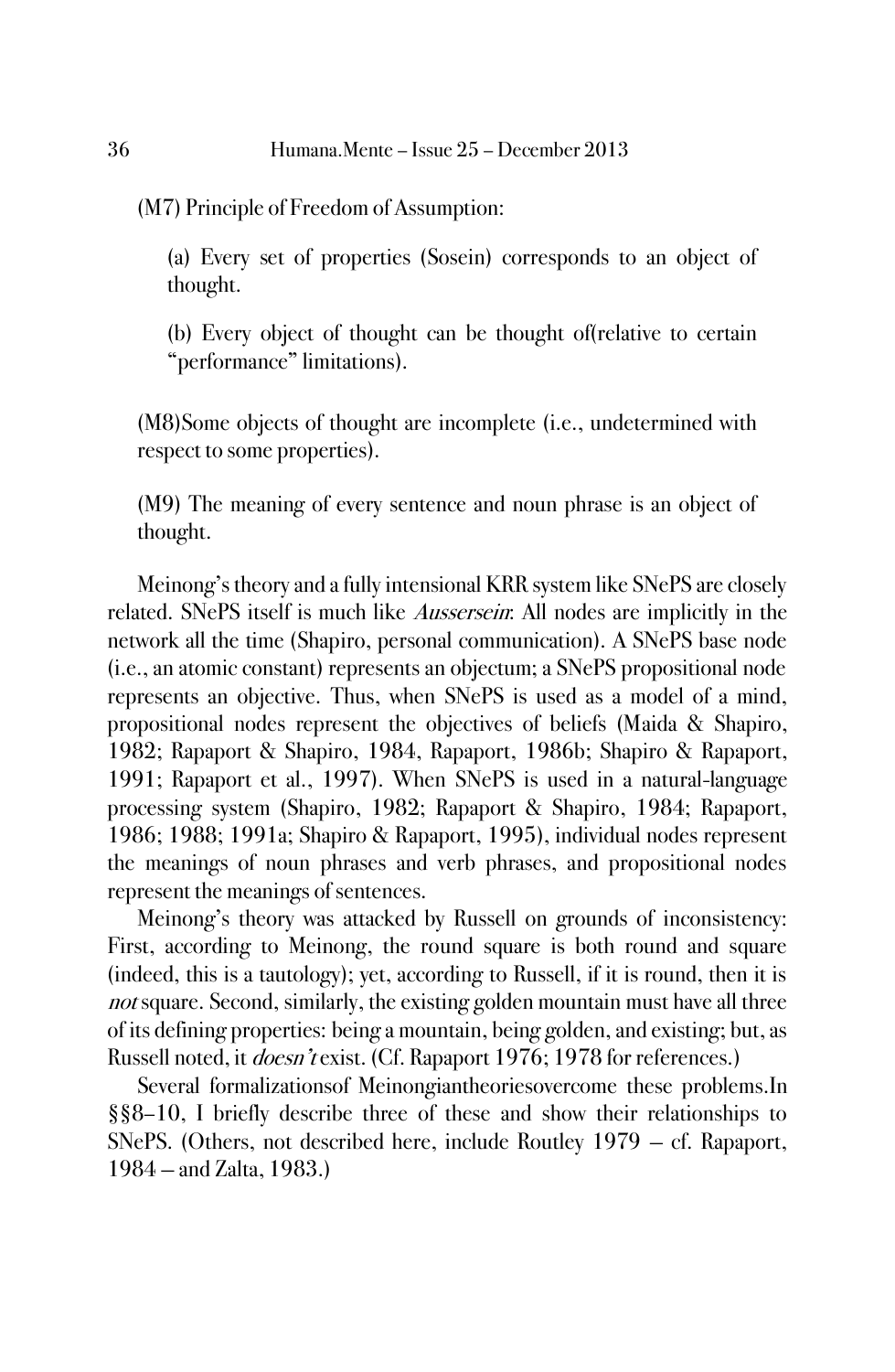### 8. Rapaport's Theory

On my own reconstruction of Meinong's theory (Rapaport 1976; 1978; 1981; 1983; 1985/1986 — which bears a coincidental resemblance to McCarthy's, 1979 AI theory), there are two types of objects: *M-objects* (i.e., the objects of thought, which are intensional) and *actual objects* (which are extensional). There are two modes of predication of properties to these: M-objects are constitutedby properties, and both M-objects and actual objects can exemplify properties. E.g., the pen with which I wrote the manuscript of this paper is an actual object that *exemplifies* the property of *being white*. Right now, when I think about that pen, the object of my thought is an M-object that is *constituted* (in part) by that property. The M-object  $Bill's$  pen can be represented as:  $\leq$ belonging to Bill, being a pen $\geq$  (or, for short, as:  $\leq$ B,P $\geq$ ). Being a pen is also a *constituent* of this M-object:  $P \in \langle B, P \rangle$ ; and 'Bill's pen is a pen' is true in virtue of this objective. In addition,  $\langle B, P \rangle$  exemplifies (ex) the property of being constituted by two properties. There might be an actual object, say,  $\alpha$ , corresponding to  $\langle B, P \rangle$ , that exemplifies the property of *being a pen* ( $\alpha \propto P$ ) as well as (say) the property of *being 6 inches long*. But  $\neg$  *(being 6 inches longe*)  $\langle R.P \rangle$ .

The M-object *the round square*,  $\langle R, S \rangle$ , is constituted by precisely two properties: being round  $(R)$  and being square  $(S)$ ; The round square is round' is true in virtue of this, and 'The round square is not square' is false in virtue of it. But  $\langle R,S \rangle$  exemplifies neither of those properties, and 'The round square is not square' is *true* in virtue of *that*. I.e., 'is' is ambiguous.

An M-object  $o$  exists iff there is an actual object  $\alpha$  that is "Sein-correlated" with it:  $\alpha$  exists if  $\exists \alpha [\alpha SC\omega]$  if  $\exists \alpha \forall F$   $F \in \alpha \rightarrow \alpha \infty F$ . Note that incomplete objects, such as  $\langle B, P \rangle$ , can exist. However, the M-object *the existing golden* mountain,  $\langle E, G, M \rangle$ , has the property of existing (because  $E \in \langle E, G, M \rangle$ ) but does not exist (because  $-\frac{1}{d} \alpha S C \langle E, G, M \rangle$ , as an empirical fact).

The intensional fragment of this theory can be used to provide a semantics for SNePS in much the same way that it can been used to provide a semantics for natural language (Rapaport, 1981; 1988). (Strict adherence to Fodorian methodological solipsism (Fodor, 1980) would seem to require that the Fodorian language of thought (LOT; Fodor, 1975) have syntax but no semantics. More recently, Fodor (2008, p. 16) suggests that LOT needs a purely *referential* semantics. Instead, I am proposing a *Meinongian* semantics for LOT, on the grounds that "non-existent" objects are best construed as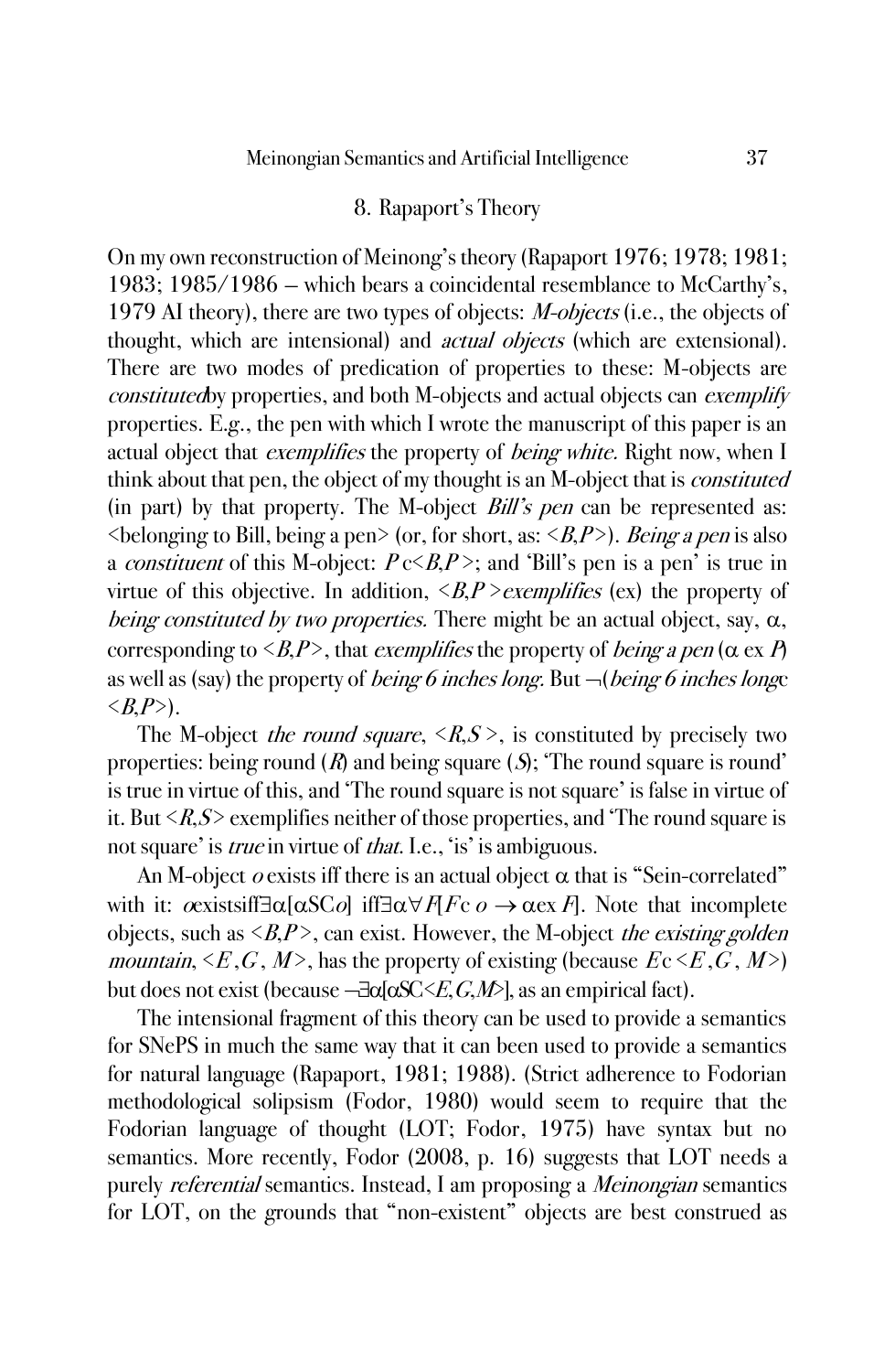internal mental entities.) SNePS base nodes can be taken to represent Mobjectaand properties; SNePSpropositional nodes can be taken to represent M-objectives. Two alternatives for networks representing the three Mobjectives:  $R \in \langle R, S \rangle$ ,  $S \in \langle R, S \rangle$ , and  $\langle R, S \rangle$  ex being impossible are shown in Figures 4 and 5.

In Figure 4, m4 represents the M-objective that *round* is a "c" onstituent of the "M-object" *the round square*. Node m6 represents the M-objective that square is a "c"onstituent of the "M-object" the round square. And node m9 represents the M-objective that the "M-object" *the round square* "ex" emplifies being impossible.



Figure 4: A SNePS representation of"The round square is round" (m3!), "The round square is square" (m5!),and "The round square is impossible" (m7!), on Rapaport's theory.

In Figure 5, m4 represents the M-objective that *round* is a "property" that the "M-object" *the round square* has under the "c" (constituency) "mode" of predication. Node m6 represents the M-objective that *square* is a "property" that the "M-object" *the round square* has under the "c" (constituency) "mode" of predication. And node m9 represents the M-objective that the "M-object" the round square has the "property" being impossible under the "ex" (exemplification) "mode" of predication.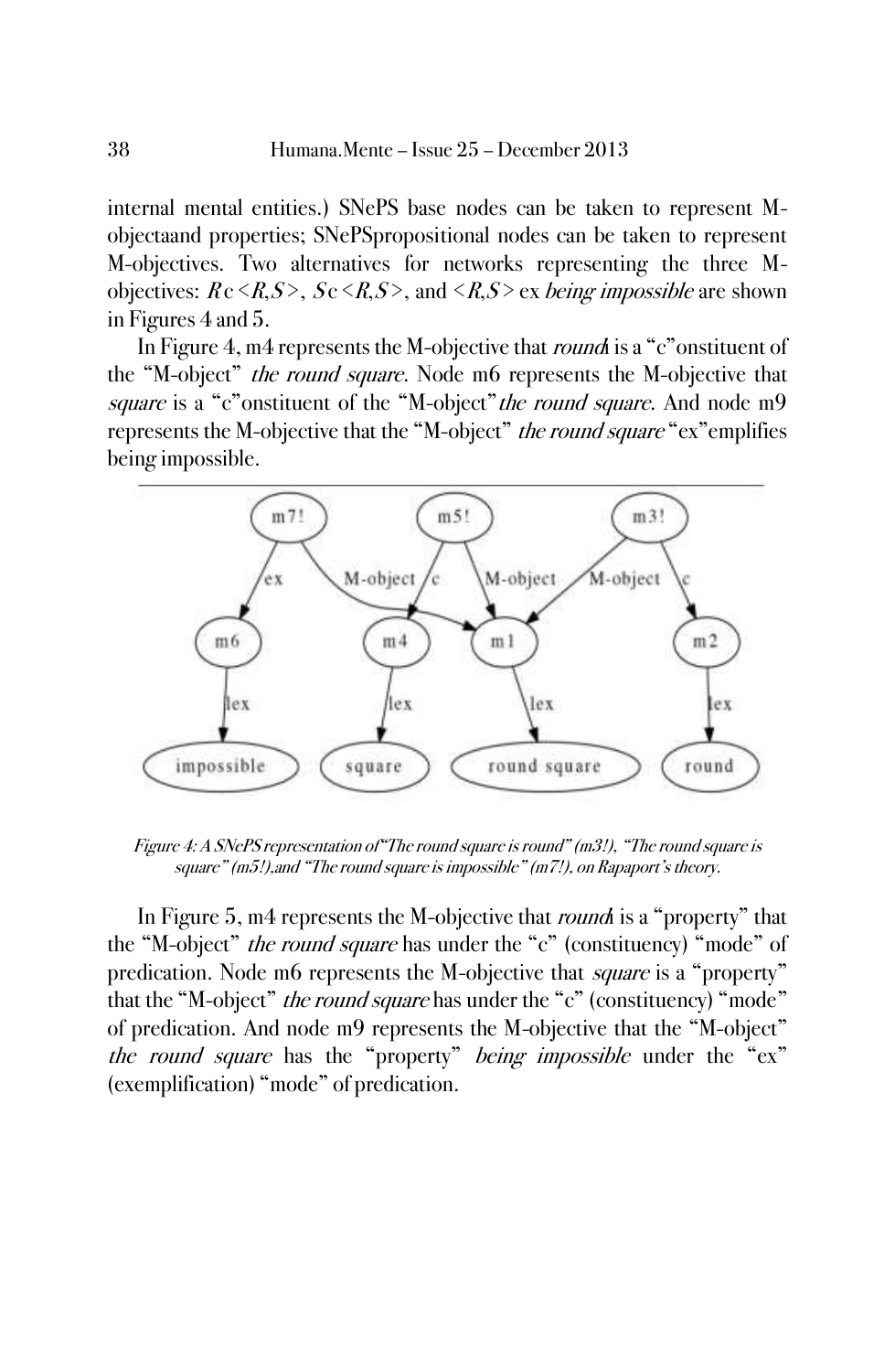

Figure 5: An alternative SNePS representation of"The round square is round" (m4!), "The round square is square" (m6!),and "The round square is impossible" (m9!), on Rapaport's theory.

The difference between the representations in the two figures is that in Figure 5, but not in Figure 4, it is possible to talk about constituency and exemplification. (Also, the second can be used to avoid "Clark's paradox": Rapaport, 1978; 1983; Clark, 1983; Landini, 1985; Poli, 1998.)

Actual (i.e., extensional) objects, however, should *not* be represented (Maida & Shapiro, 1982, pp. 296–298). To the extent to which such objects are essential to this Meinongian theory, the present theory is perhaps an inappropriate one. (And similarly for McCarthy, 1979.)

The distinction between two modes of predication, shared by my theory and Castañeda's (§10), has its advantages. Consider the problem of relative clauses (Woods 1975, p. 60ff): How should sentence (1) (in §4) be represented? A Meinongian solution along the lines of Rapaport (1981) is:

<being a dog, having bit a man> ex having rabies.

The fact that,

for every Meinongian object  $o$ , if  $o = \langle ... F \rangle$ , then Fc  $o$ ,

can then be used to infer the sentence:

The dog bit the man. (Or: A dog bit the man.)

I.e., the difference between information in the relative clause and the information in the main clause is (or can be represented by) the difference between internal and external predication; it is the difference between defining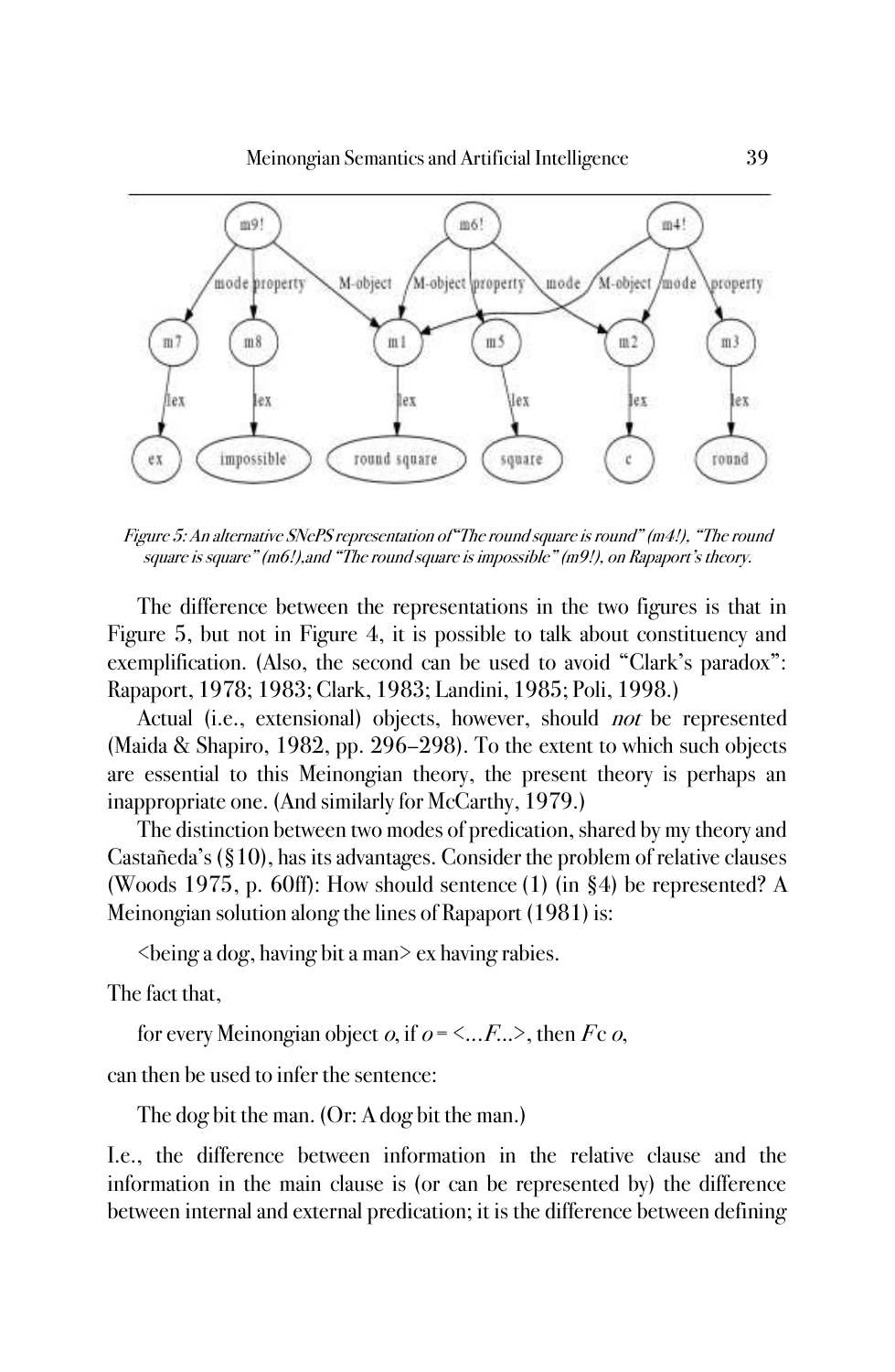and asserted properties (see §9, below). This analysis is related to the semantic Principles of Minimization of Ambiguity and of Maximization of Truth advocated in Rapaport (1981, p. 13f). In the absence of prior context, this analysis is correct for (1). But a full computational account would include something like the following:

If there is a unique dog that bit a (specified) man,

then use the representation of that dog as subject

else build:

 $\leq$ being a dog, having bit a man $\geq$  ex having rabies.

### 9. Parsons's Theory

Parsons's theory of nonexistent objects (1980; cf. Rapaport, 1976, 1978, 1985a) recognizes only one type of  $object$  – intensional ones – and only one mode of predication. But it has two types of *properties*: *nuclear* and extranuclear. The former includes all "ordinary" properties such as: being red, being round, etc.; the latter includes such properties as: existing, being impossible, etc. But the distinction is blurry: For each extranuclear property, there is a corresponding nuclear one. For every set of nuclear properties, there is a unique object that has only those properties. Existing objects must be complete (and, of course, consistent), though not all such objects exist. E.g., the Morning Star and the Evening Star don't exist (if these are taken to consist, roughly, of only two properties each). The round square, of course, is (and only is) both round and square and, so, isn't non-square; though it is, for that reason, impossible, hence not real. As for the existing golden mountain, existence is extranuclear, so the set of these three properties doesn't have a corresponding object. There is, however, a "watered-down", nuclear version of existence, and there is an existing golden mountain that has *that* property; but it doesn't have the extranuclear property of existence, so it doesn't *exist*.

Parsons's theory could provide a semantics for SNePS, though the use of two types of properties places restrictions on the possible uses of SNePS. On the other hand, SNePS could be used to represent Parsons's theory (though a device would be needed for marking the distinction between nuclear and extranuclear properties) and, hence, together with Parsons's natural-language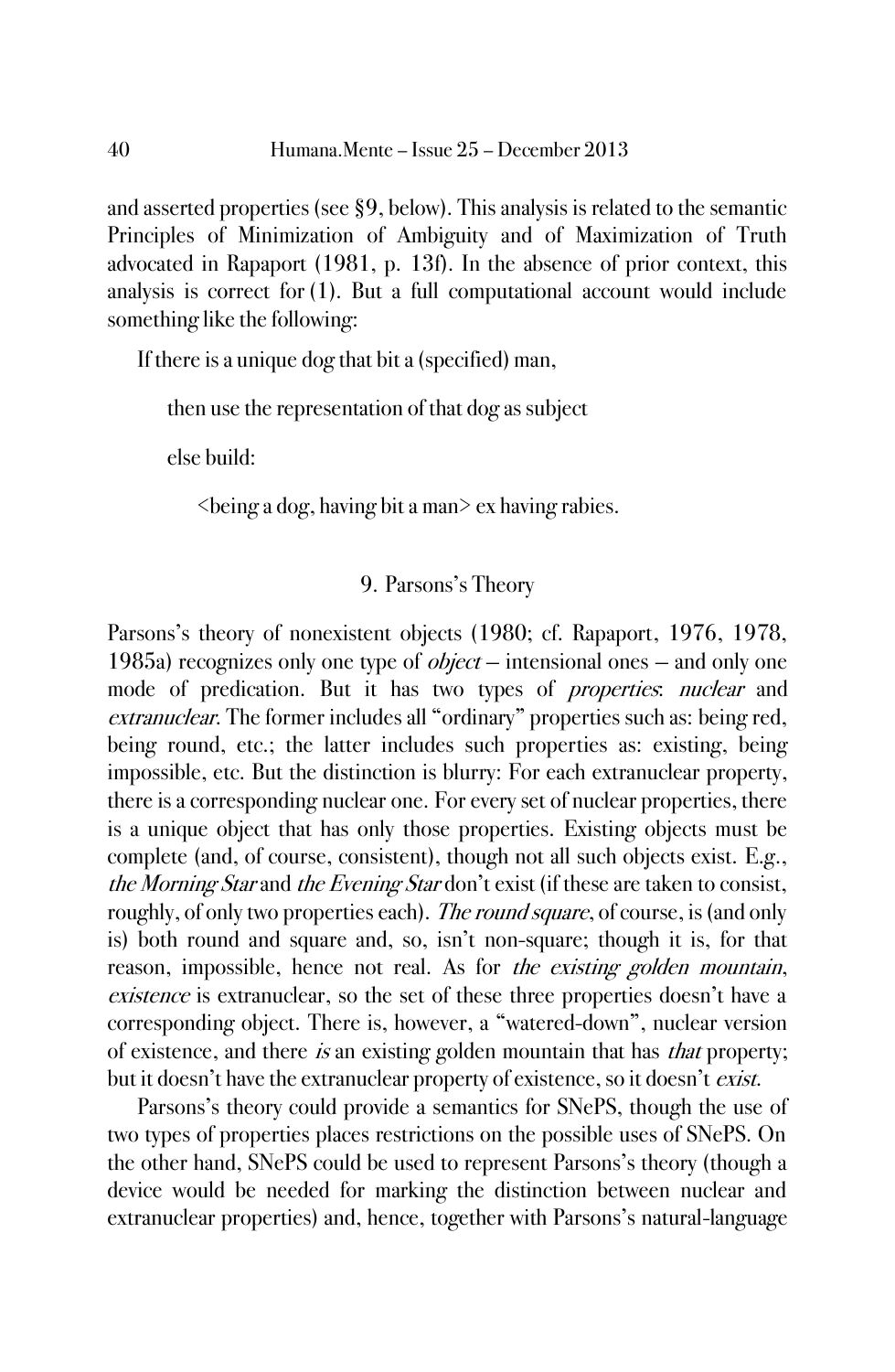semantics, to provide a tool for computational linguistics. Figure 6 suggests one way that this might be done. Node m5 represents the proposition that the Meinongian "object" the round square has round and has square as "N"uclear"-properties" and has *being impossible* as an "E"xtra"N"uclear"property".

However, as Woods points out, it is important to distinguish between defining and asserted properties of a node (Woods, 1975, p. 53). Suppose there is a node representing John's height, and suppose that John's height is greater than Sally's height. We need to represent that the former *defines* the node and that the latter *asserts* something non-defining of it. This is best done by means of a distinction between internal and external predication, as on my theory or Castañeda's (§10, below). It could perhaps be done with the nuclear/extranuclear distinction, but less suitably, since *being John's height* and *being greater than Sally's height* are both *nuclear* properties. (This is *not* the same as the structural/assertional distinction among types of links; cf. Woods, 1975, p. 58f.)



Figure 6: A SNePS representation of "The round square is round, square, and impossible" on Parsons's theory.

### 10. Castañeda's Theory

Castañeda's theory of "guises" (1972; 1975a; 1975b; 1975c; 1977; 1979; 1980; 1989; cf. Rapaport, 1976; 1978; 2005) is a better candidate. It is a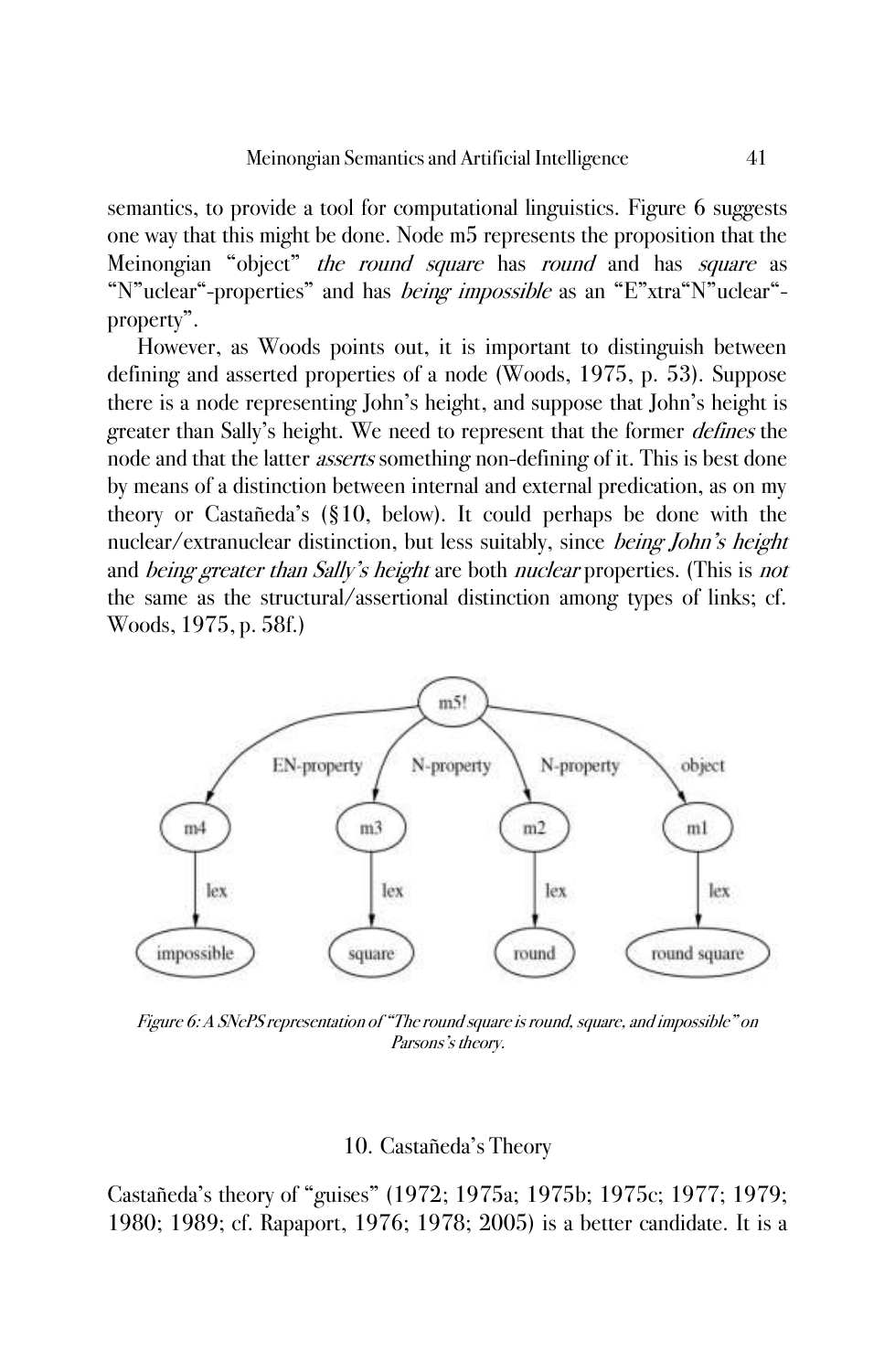fully intensional theory with one type of object: *guises* (intensional items corresponding to sets of properties), and one type of property. More precisely, there are properties (e.g., *being round, being square, being blue*), sets of these (called guise cores; e.g., {being round, being square}), and an ontic counterpart, c, of the definite-description operator, which is used to form guises from guise cores; e.g., c{being round, being square} is the round square. Guises can be understood, roughly, as things-under-a-description, as "facets" of (physical and non-physical) objects, as "roles" that objects play, or, in general, as objects of thought.

Guise theory has two modes of predication: *internal* and *external*. In general, the guise  $\mathcal{A} \dots \mathcal{F} \dots$  is-internally F. E.g., the guise (named by) the round square is-internally only round and square. The two guises the tallest mountain and Mt. Everest are related by an external mode of predication called *consubstantiation*  $(C^*)$ . Consubstantiation is anequivalence relation that is used in the analyses of (1) externalpredication, (2) co-reference, and (3) existence:Let  $a = c\{...F...\}$  be a guise, and let  $a[G] =_{df} c\{(...F...\} \bigcup \{G\}$ . Then (1) a is-externally G (in one sense) if  $C^*\left(a, a\right)G$ ). E.g., 'the Morning Star is a planet' is true because  $C^*(\mathcal{A} M, S, \mathcal{A} M, S, P)$ ; i.e., the Morning Star and the



Figure 7: A SNePS representation of: "The Morning Star is the Evening Star" (m6) and "The Morning Star is a planet" (m9), on Castañeda's theory.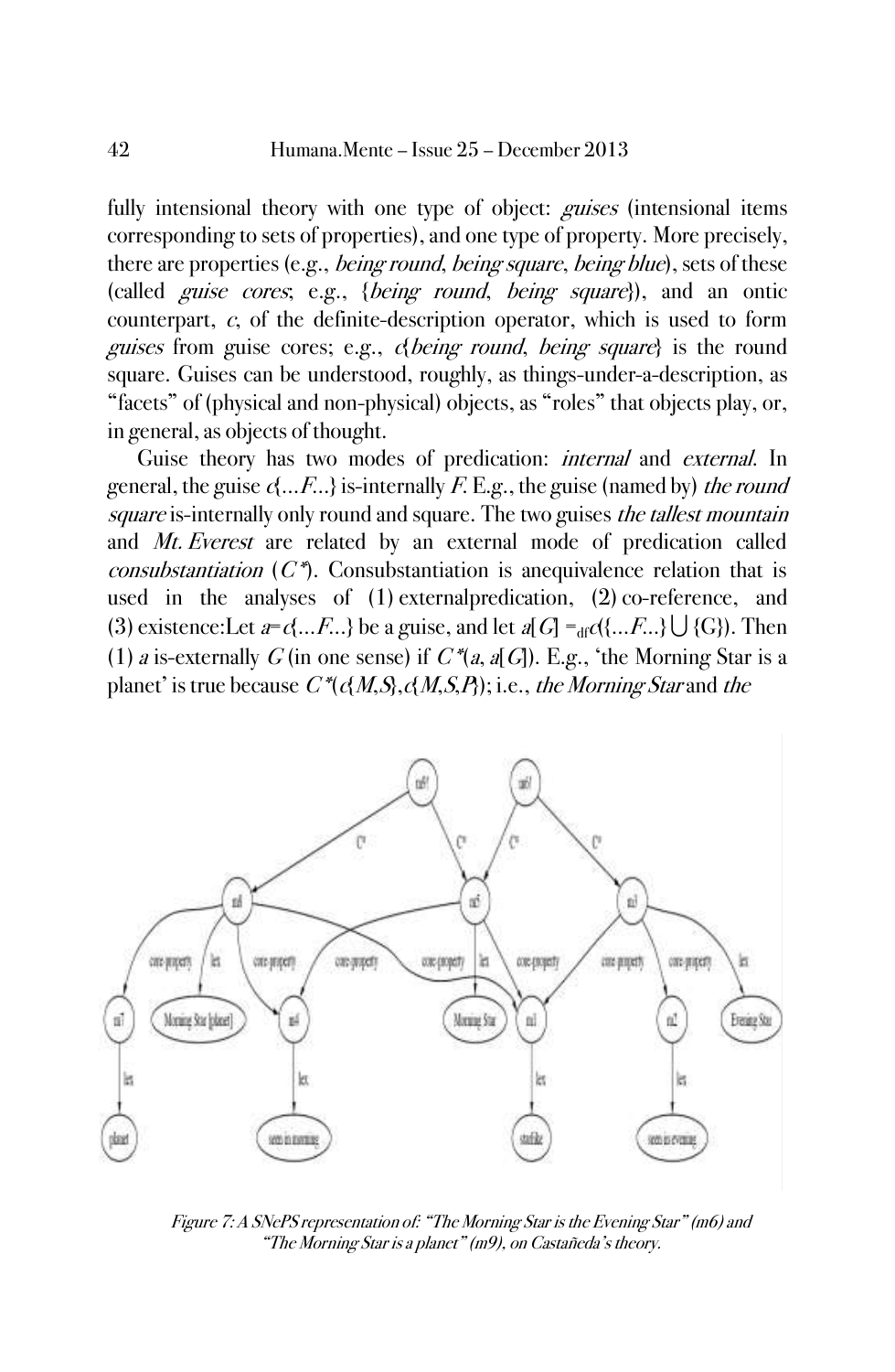Morning Star that is a planet are consubstantiated. (2) Guise a "is the same as" guise  $\mathcal{L}^*$ ab. E.g., 'the Morning Star is the same as the Evening Star' is true because  $C^*(c(M,S),c(E,S))$ . And (3) a exists iff there is a guise b such that  $C^*ab$ .

Another external mode of predication is *consociation* ( $C^*$ )<sup>\*</sup>). This is also an equivalence relation, but one that holds between guises that a mind has "put together", i.e., between guises in a "belief space". E.g.,  $C^*$ "(Hamlet, the Prince of Denmark).

 $C^*$  and  $C^{**}$  correspond almost exactly to the use of the EQUIV arc in SNePS. Maida & Shapiro (1982, p. 303f) use the EQUIV-EQUIV case-frame to represent co-reference (which is what  $C^*$  is), but EQUIV-EQUIV more properly represents *believed* co-reference – which is what  $C^{**}$  is (Rapaport, 1986b). It should be clear how guise theory can provide a semantics for SNePS. In Figure 7, m3 represents the guise *the evening star*, whose "coreproperties" are *being seen in the evening* and *being starlike*. Node m5 represents the guise *the morning star*, whose "core-properties" are *being seen* in the morning and being starlike. Node m6 represents the proposition that [[m3]] and [[m5]] are consubstantiated. Similarly, node m8 represents the guise whose "core-properties" are *being starlike*, *being seen in the morning*, and *being a planet* (the "planet-protraction of the morning star", in Castañeda's terminology), and node m9 represents the proposition that [[m5]] and [[m8]] are consubstantiated.

A remaining problem is the need to provide a SNePS correlate for internal predication and the requirement of explicating external predication in terms of relations like  $C^*$ . Note, too, that nodes m3, m5, and m8 in Figure 7 are "structured individuals" — a sort of molecular base node.

### 11. Conclusion

How should we decide among these theories? Woods said:

Whereas previously we construed our nodes to correspond to real existing objects, now we have introduced a new type of node which does not have this assumption. Either we now have two very different types of nodes (in which case we must have some explicit...mechanism in the notation to indicate the type of every node) or else we must impose a unifying interpretation .... One possible unifying interpretation is to interpret every node as an intensional description and assert an explicit predicate of existence for those nodes which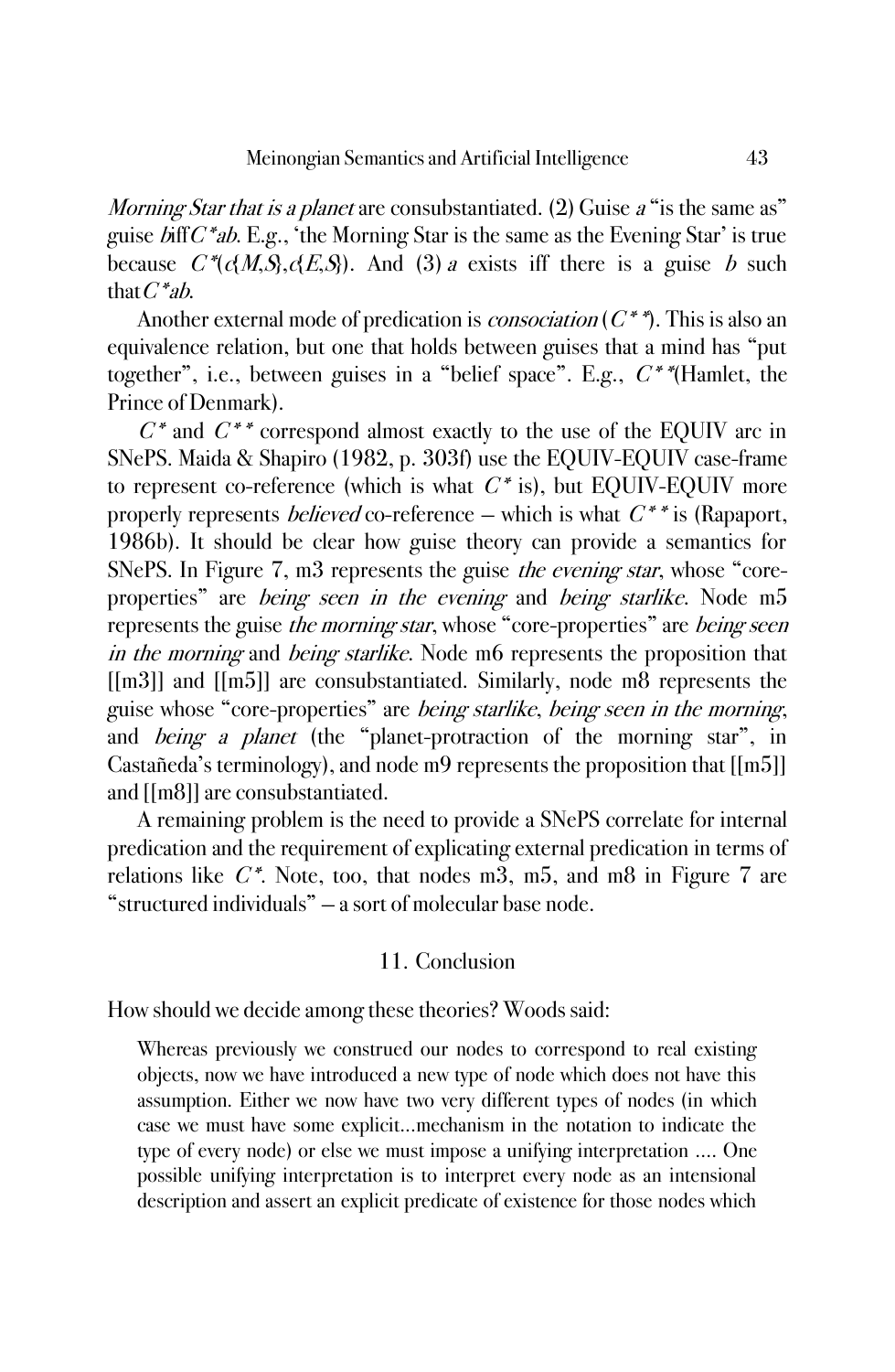are intended to correspond to real objects. (Woods, 1975, p. 66f)

The two-types-of-nodes solution is represented by my theory (and by McCarthy's); the unified theory is Castañeda's (with self-consubstantiation as the existence predicate). Thus, Woods's ideal as well as SNePS are closer to Castañeda's theory. Or, one could take the intensional fragment of my theory and state that  $\exists \alpha \alpha \in S \cap C$  ifform Existence.

Or consider Maida and Shapiro again: "[W]e should be able to describe within a semantic network any conceivable concept, independently of whether it is realized in the actual world, and we should also be able to describe whether in fact it is realized" (Maida & Shapiro, 1982, p. 297). The latter is harder. We would need either (a) to represent extensional entities (as could be done on my theory, using SC), or (b) to represent a special existence predicate (as on Parsons's theory, using extranuclear existence), or (c) to use some coreferentiality mechanism (as in SNePS *and* in Castañeda's theory), or (d) to conflate two such nodes into one (which brings us back to the first solution but doesn't eliminate the need for intensional entities; cf. Maida & Shapiro, 1982, p. 299).

I hope to have provided evidence that it is possible to provide a fully intensional, non-possible-worlds semantics for SNePS and similar semanticnetwork formalisms. The most straightforward way is to use Meinong's theory of objects, though his original theory has the disadvantage of not being formalized. As we have seen, there are several extant formal Meinongian theories that can be used, though each has certain disadvantages or problems.

Two lines of research are possible: (1) Take SNePS as is, and provide a new, formal Meinongian theory for its semantic foundation. This has not been discussed here, but the way to do this should be clear from the possibilities examined above. My own theory (stripped of its extensional fragment) or a modification of Castañeda's theory seem the most promising approaches. (2) Modify SNePS so that one of the extant formal Meinongian theories can be so used. (For more recent investigations into an intensional semantics for SNePS, see Wiebe & Rapaport, 1986; Shapiro & Rapaport, 1987; 1991; 1995; Rapaport & Shapiro, 1995; Shapiro et al., 1996; Rapaport et al., 1997; Rapaport, 2003; and Shapiro, 2003.) And a new version of SNePS (SNePS-3) is being designed that has several advantages, such as being able to represent "donkey" sentences and branching quantifiers (Ali 1993, 1994, 1995; Ali & Shapiro, 1993; Shapiro, 2000b).

Philosophy may not have been kind to Meinong; perhaps AI will be.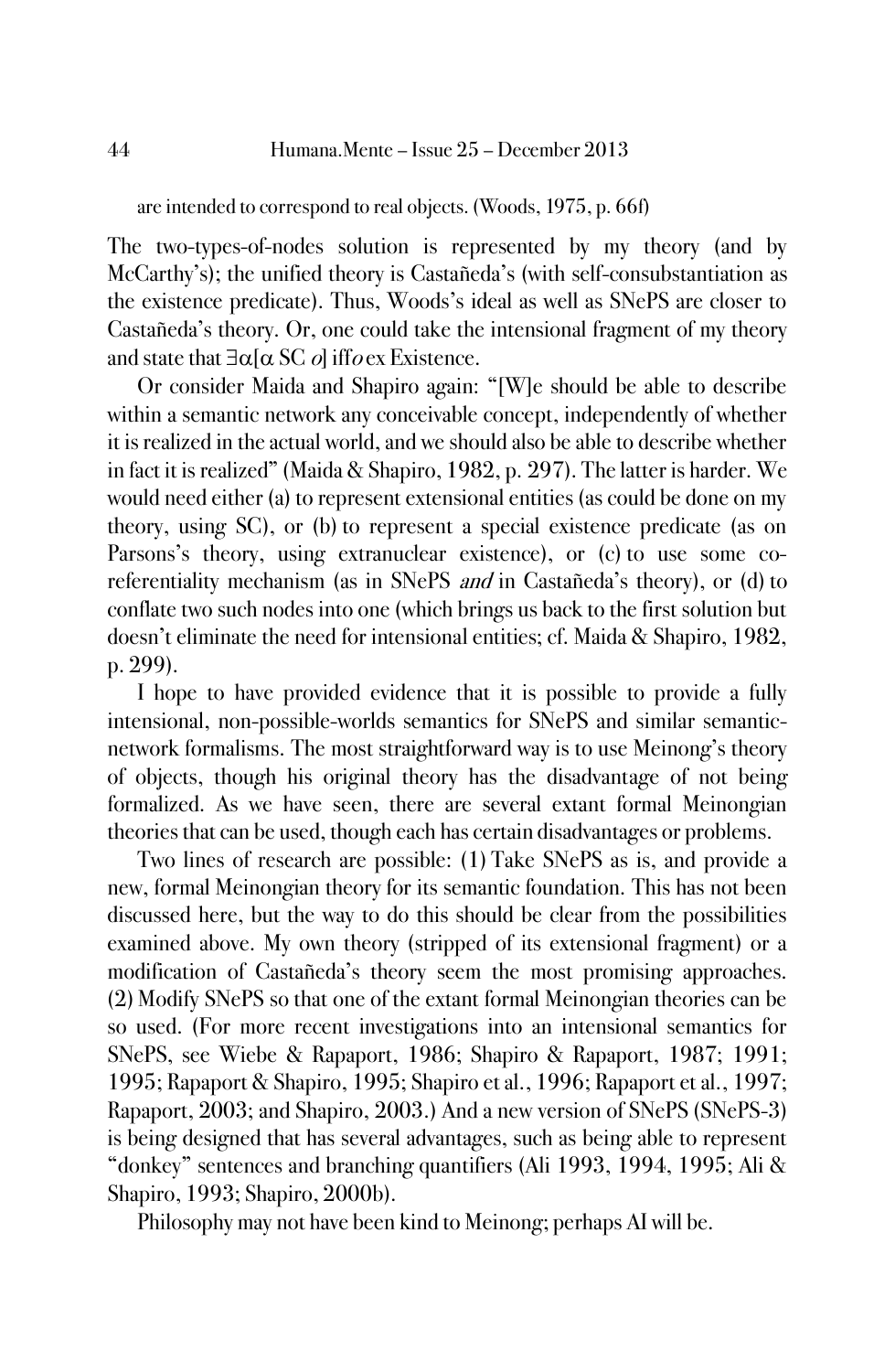#### ACKNOWLEDGMENTS

This research was supported in part by SUNY Buffalo Research Development Fund grant #150-9216-F and National Science Foundation Grant No. IRI-8610517. An earlier version appeared as Rapaport 1985b. The essay has benefited from discussions with Shapiro, Castañeda, and members of the SNePS Research Group.

### **REFERENCES**

- Ali, S.S. (1993). A Structured Representation for Noun Phrases and Anaphora. In Proc. 15th Annual Conf. Cog. Sci. Soc.. Hillsdale, NJ: Erlbaum, 197-202.
- Ali, S.S. (1994). A 'Natural Logic' for Natural Language Processing and Knowledge Representation. Buffalo, NY: SUNY Buffalo Dept. Comp. Sci., Tech. Rept. 94-01. PhD dissertation. Retrieved 10 April 2012 from http: //www.cse.buffalo.edu/sneps/Bibliography/ali94-01.pdf
- Ali, S.S. (1995). ANALOG: A Knowledge Representation System for Natural Language Processing. In Yfantis (Ed.), *Intelligent Systems*. Dordrecht: Kluwer, 327–332.
- Ali, S.S., & Shapiro, S.C. (1993).Natural Language Processing Using a Propositional Semantic Network with Structured Variables. Minds and Machines, 3, 421-451.
- Barwise, J., & Perry, J. (1983). Situations and Attitudes. Cambridge, MA: MIT Press.
- Bobrow, D.G., & Winograd, T. (1977). An Overview of KRL, a Knowledge Representation Language. Cogn. Sci., 1, 3-46.
- Brachman, R.J. (1977). What's in a Concept: Structural Foundations for Semantic Networks.Int'l. J. Man-Machine Studies, 9, 127–152.
- Brachman, R.J. (1979). On the Epistemological Status of Semantic Networks. In Findler(1979), 3–50.
- Brachman, R.J. (1983). What IS-A Is and Isn't: An Analysis of Taxonomic Links in Semantic Networks. Computer, 16 (Oct.), 30-36.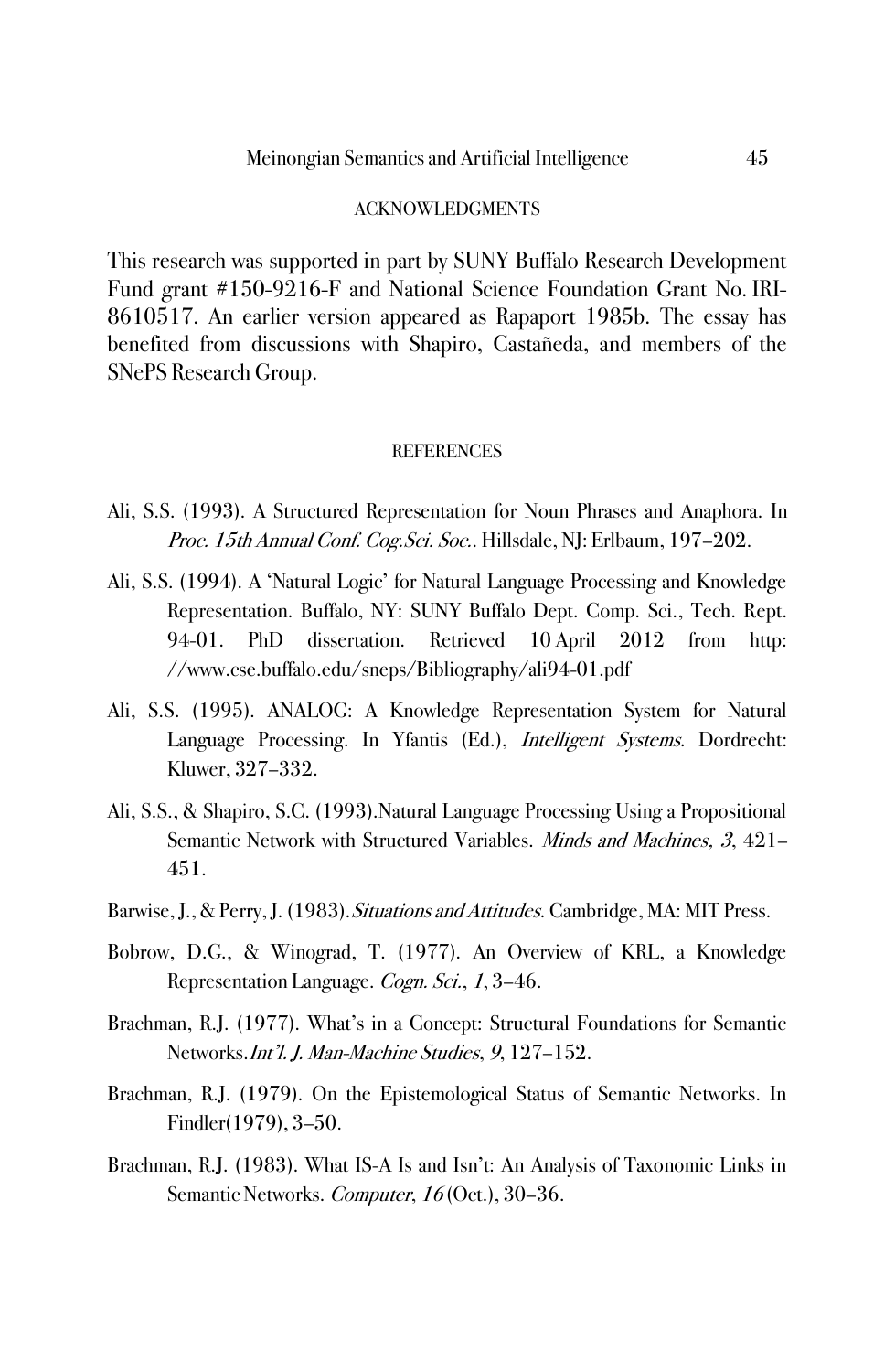- Brachman, R.J., & Levesque, H.J. (Eds.) (1985). Readings in Knowledge Representation. Los Altos, CA: Morgan Kaufmann.
- Brachman, R.J., & Levesque, H.J. (2004). *Knowledge Representation and Reasoning*. Amsterdam: Elsevier.
- Brachman, R.J., & Schmolze, J.G. (1985). An Overview of the KL-ONE Knowledge Representation System. Cogn. Sci., 9, 171–216.
- Brand, M.(1984). *Intending and Acting*. Cambridge, MA: MIT Press.
- Castañeda, H.-N. (1972). Thinking and the Structure of the World. Philosophia, 4, (1974), 3–40; reprinted in 1974 in Critica, 6, (1972), 43–86.
- Castañeda, H.-N. (1975a). Individuals and Non-Identity: A New Look. Amer. Philosophical Quarterly, 12, 131-140.
- Castañeda, H.-N. (1975b). Identity and Sameness. Philosophia, 5, 121–150.
- Castañeda, H.-N. (1975c).Thinking and Doing. Dordrecht: Reidel.
- Castañeda, H.-N. (1977). Perception, Belief, and the Structure of Physical Objects and Consciousness. Synthese, 35, 285–351.
- Castañeda, H.-N. (1979). Fiction and Reality. Poetica, 8, 31–62.
- Castañeda, H.-N. (1980). Reference, Reality, and Perceptual Fields. Proc. & Addr. Amer. Phil. Assn., 53, 763–823.
- Castañeda, H.-N. (1989).Thinking, Language, and Experience. Minneapolis: Univ. Minnesota Press.
- Charniak, E., & McDermott, D. (1985).Introduction to Artificial Intelligence. Reading, MA: Addison-Wesley.
- Clark, R.L.(1983). Predication Theory: Guised and Disguised. In Tomberlin (Ed.), Agent, Language, and the Structure of the World. Indianapolis: Hackett, 111-129.
- Findlay, J.N. (1963). Meinong's Theory of Objects and Values, 2nd ed.. Oxford: Clarendon.
- Findler, N.V. (1979). Associative Networks. New York: Academic.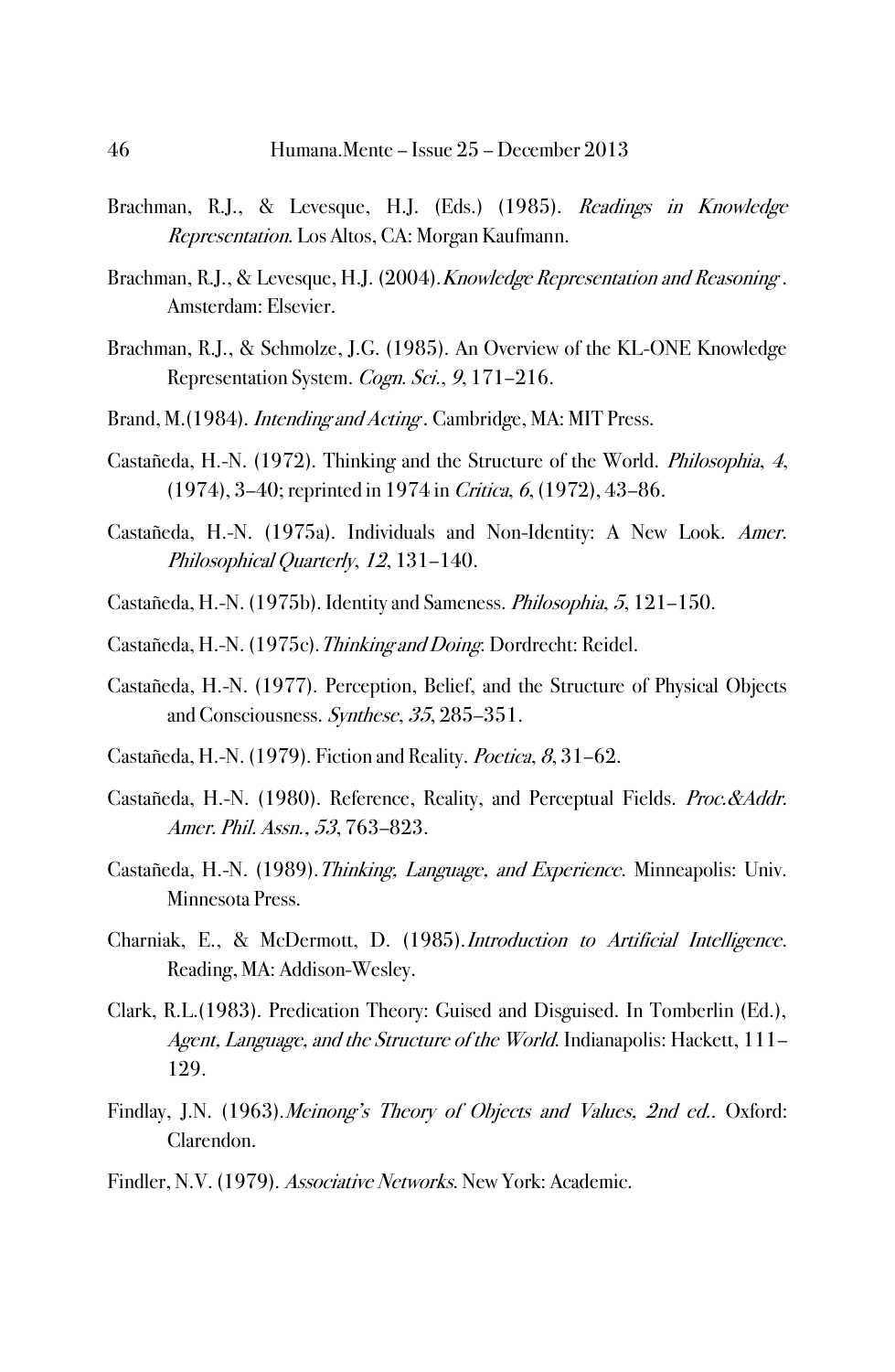- Fine, K. (1983). A Defence of Arbitrary Objects. Proc. Aristotelian Soc., Supp. Vol. 58, 55–77.
- Fodor, J.A. (1975). *The Language of Thought*. New York: Crowell.
- Fodor, J.A. (1980). Methodological Solipsism Considered as a Research Strategy in Cognitive Psychology. Behavior and Brain Sciences., 3, 63–109.
- Fodor, J.A. (2008). LOT 2: The Language of Thought Revisited. Oxford: Clarendon.
- Fogel, A.I., & Shapiro, S.C. (2011).On the Use of Epistemic Ordering Functions as Decision Criteria for Automated and Assisted Belief Revision in SNePS. In Sardina & Vassos (Eds.), Proc. 9th Int'l. Workshop, Non-Monotonic Reasoning, Action, and Change (NRAC'11). Melbourne: RMIT Univ., School of Comp. Sci. & Info. Tech., Tech. Rept.RMIT-TR-11-02, 31–38.
- Grossmann, R. (1974). Meinong. London: Routledge.
- Hardt, S.L. (1992). Conceptual Dependency. In Shapiro (Ed.), *Encyclopedia of* Artificial Intelligence, 2nd ed.. New York: Wiley, 259–265.
- Hendrix, G.G. (1979). Encoding Knowledge in Partitioned Networks. In Findler (1979), 51–92.
- Hirst, G. (1991). Existence Assumptions in Knowledge Representation. Artificial Intelligence., 49, 199–242.
- Israel, D.J. (1983). Interpreting Network Formalisms. In Cercone (Ed.), Computational Linguistics. Oxford: Pergamon, 1–13.
- Johnson, F.L. (2006). Dependency-Directed Reconsideration. Buffalo: SUNY Buffalo Dept. Comp. Sci. & Eng'g.). PhD dissertation. Retrieved 17 April 2012 from http: //www.cse.buffalo.edu/sneps/Bibliography/joh06a.pdf
- Johnson, F.L., & Shapiro, S.C. (2005a). Dependency-Directed Reconsideration. Proc. 20th Nat'l. Conf. Artif.Intel. (AAAI-05). Menlo Park, CA: AAAI Press.
- Johnson, F.L., & Shapiro, S.C. (2005b). Improving Recovery for Belief Bases. in Morgenstern & Pagnucco (Eds.), Proc. 6th Workshop, Nonmonotonic Reasoning, Action, and Change (IJCAI-05, Edinburgh).

Kamp, H., & Reyle, U. (1993). *From Discourse to Logic*. Dordrecht: Kluwer.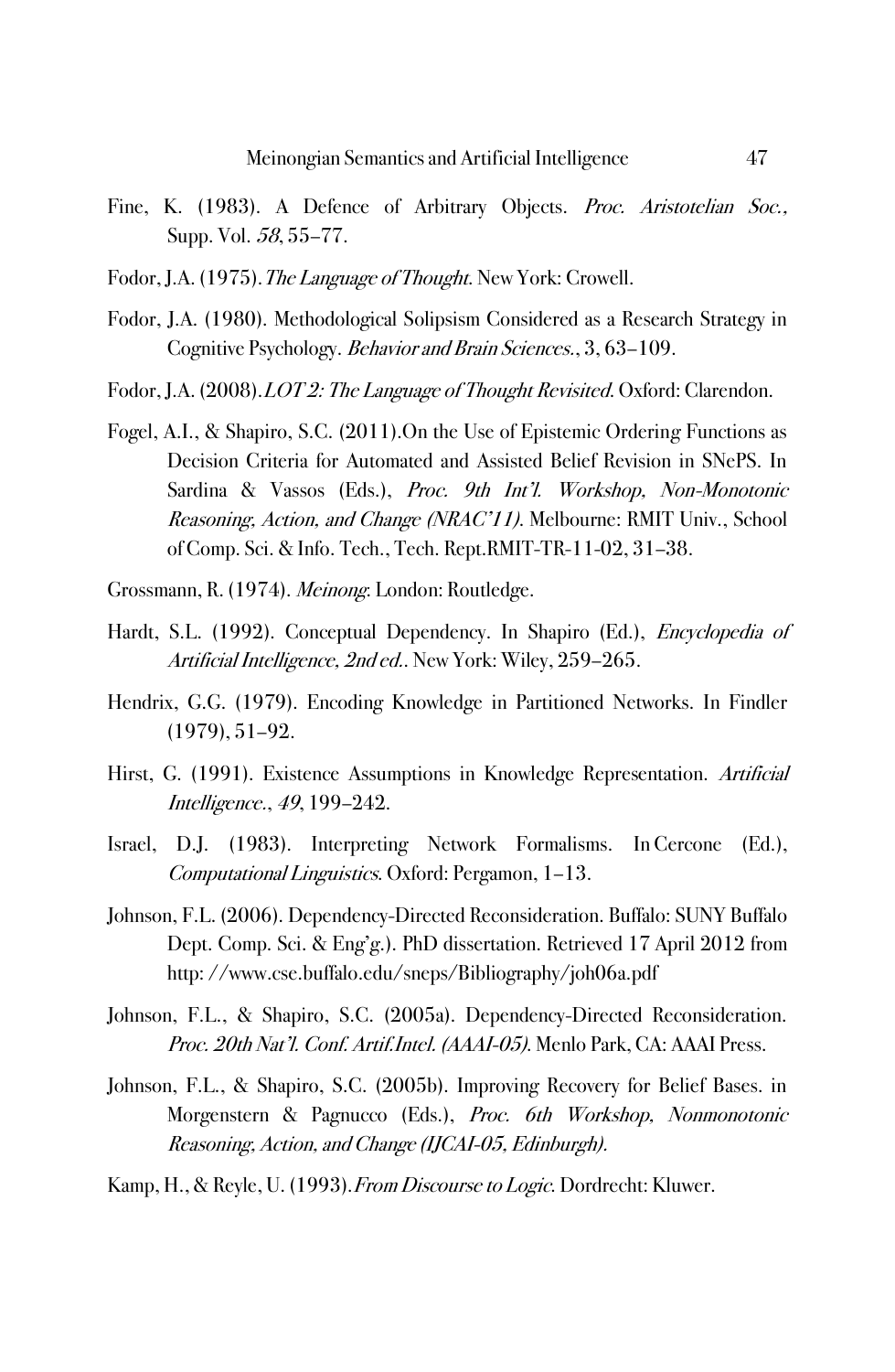- Lambert, K.(1983). *Meinong and the Principle of Independence*. Cambridge, UK: Cambridge Univ. Press.
- Landini, G.(1985). Salvaging 'The F-er Is F': The Lesson of Clark's Paradox. Philosophical Studies, 48, 129–136.
- Lehmann, F. (Ed.) (1992). *Semantic Networks in Artificial Intelligence*. Oxford: Pergamon.
- Lytinen, S.L.(1992). Conceptual Dependency and Its Descendants. Computers Math. Applic., 23, 51–73. Reprinted in Lehmann (1992).
- Maida, A.S., & Shapiro, S.C. (1982). Intensional Concepts in Propositional Semantic Networks. *Cogn. Sci.*, 6, 291–330.
- Martins, J., & Shapiro, S.C. (1988). A Model for Belief Revision. Artificial Intelligence., 35, 25–79.
- Martins, J., & Cravo, M.R. (1991). How to Change Your Mind. Noûs, 25, 537-551.
- McCarthy, J.(1979). First Order Theories of Individual Concepts and Propositions. In J.E. Hayes et al. (Eds.), Machine Intelligence9. Chichester, UK: Ellis Horwood, 129–147.
- McDermott, D.(1981). Artificial Intelligence Meets Natural Stupidity. In J. Haugeland (Ed.), Mind Design. Cambridge, MA: MIT Press, 143–160.
- Meinong, A. (1904). The Theory of Objects. Trans. I. Levi et al., in R.M. Chisholm (Ed.) (1960), Realism and the Background of Phenomenology. New York: Free Press, 76–117.
- Montague, R. (1974). *Formal Philosophy*, R.H. Thomason (Ed.). New Haven: Yale Univ. Press.
- Parsons, T.(1980). Nonexistent Objects. New Haven: Yale Univ. Press.
- Poli, R. (1998). Review of D. Jacquette's Meinongian Logic. Hist. Phil. Logic, 19, 117–119.
- Quillian, M.R. (1967). Word Concepts. Behav. Sci., 12, 410–430.
- Quillian, M.R.(1968). Semantic Memory. In M. Minsky (Ed.), Semantic Information Processing. Cambridge, MA: MIT Press, 227–270.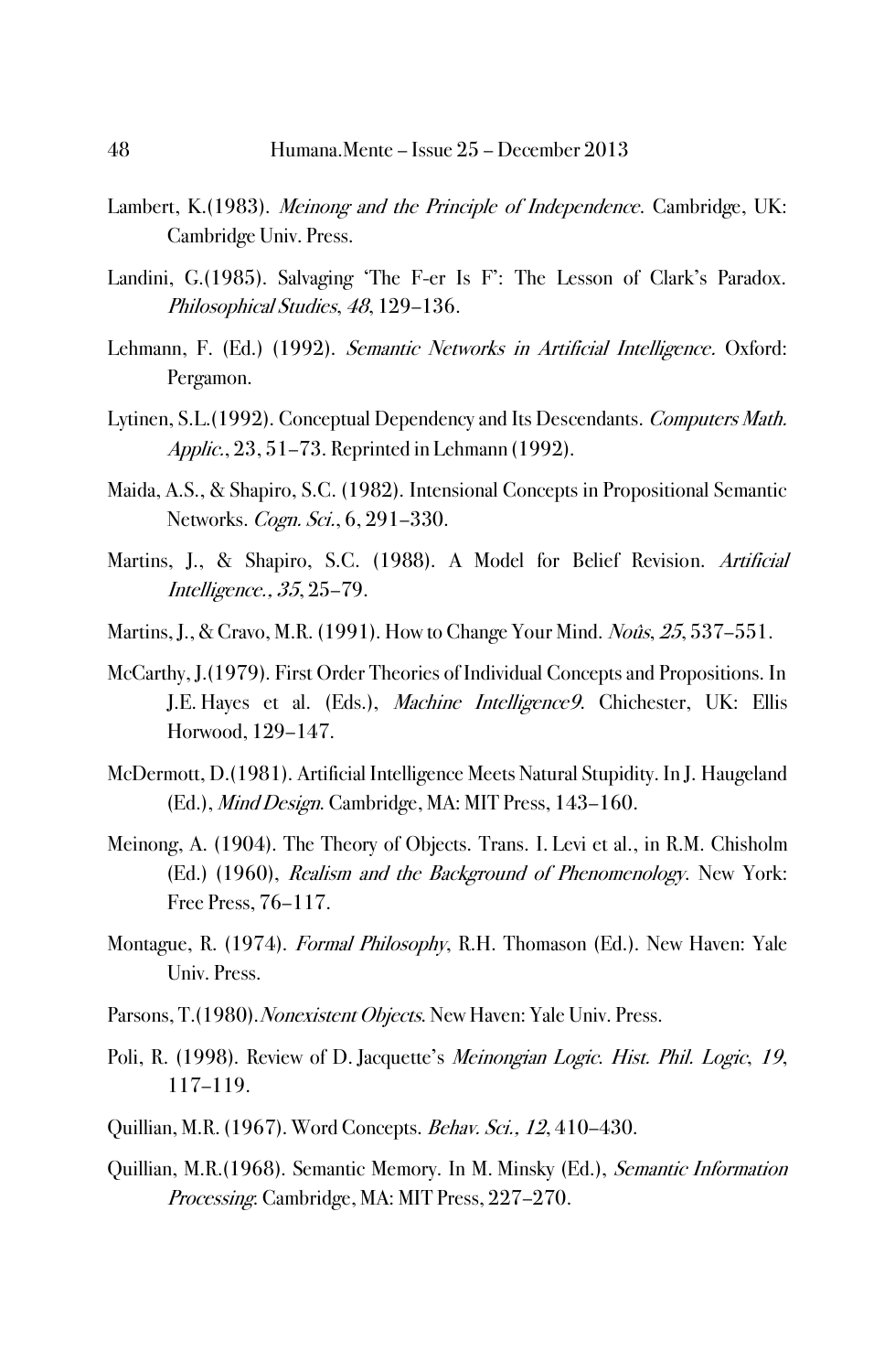- Quillian, M.R. (1969). The Teachable Language Comprehender. Communications of the ACM,12, 459–476.
- Quine, W.V.O. (1980). On What There Is. In W.V.O. Quine, *From a Logical Point of* View, 2nd ed.. Cambridge, MA: Harvard Univ. Press, 1–19.
- Rapaport, W.J. (1976).*Intentionality and the Structure of Existence*. Indiana Univ. Dept. Phil., Bloomington. PhD dissertation.
- Rapaport, W.J. (1978). Meinongian Theories and a Russellian Paradox. Noûs12, pp. 153–180; errata, Noûs,13 (1979), 125.
- Rapaport, W.J. (1981). How to Make the World Fit Our Language. *Grazer Phil.* Studien, 14, 1–21.
- Rapaport, W.J. (1983). Meinong, Defective Objects, and (Psycho-)Logical Paradox. Grazer Phil. Studien, 18, 17–39.
- Rapaport, W.J. (1984). Critical Notice of Routley's *Exploring Meinong's Jungle and* Beyond. Philos. Phenomen. Res., <sup>44</sup>, 539–552.
- Rapaport, W.J. (1985a). To Be and Not To Be. *Noûs, 19*, 255–271.
- Rapaport, W.J. (1985b). Meinongian Semantics for Propositional Semantic Networks. Proc. 23rd Annual Meeting, Ass. Computational Ling. (Univ. Chicago). Morristown, NJ: Assn. Computational Ling., 43–48.
- Rapaport, W.J. (1985/1986). Non-Existent Objects and Epistemological Ontology. Grazer Phil. Studien, 25/26, 61–95.
- Rapaport, W.J. (1986a). Review of Lambert's Meinong and the Principle of Independence. J. Symbolic Log., 51, 248–252
- Rapaport, W.J. (1986b). Logical Foundations for Belief Representation. Cogn. Sci., 10, 371–422.
- Rapaport, W.J.(1988). Syntactic Semantics. In Fetzer (Ed.), Aspects of Artificial Intelligence. Dordrecht: Kluwer, pp. 81–131. Errata retrieved 6 May 2011 fromhttp:

//www.cse.buffalo.edu/~rapaport/Papers/synsem.original.errata.pdf.

Rapaport, W.J. (1991a). Predication, Fiction, and Artificial Intelligence. Topoi, 10, 79–111.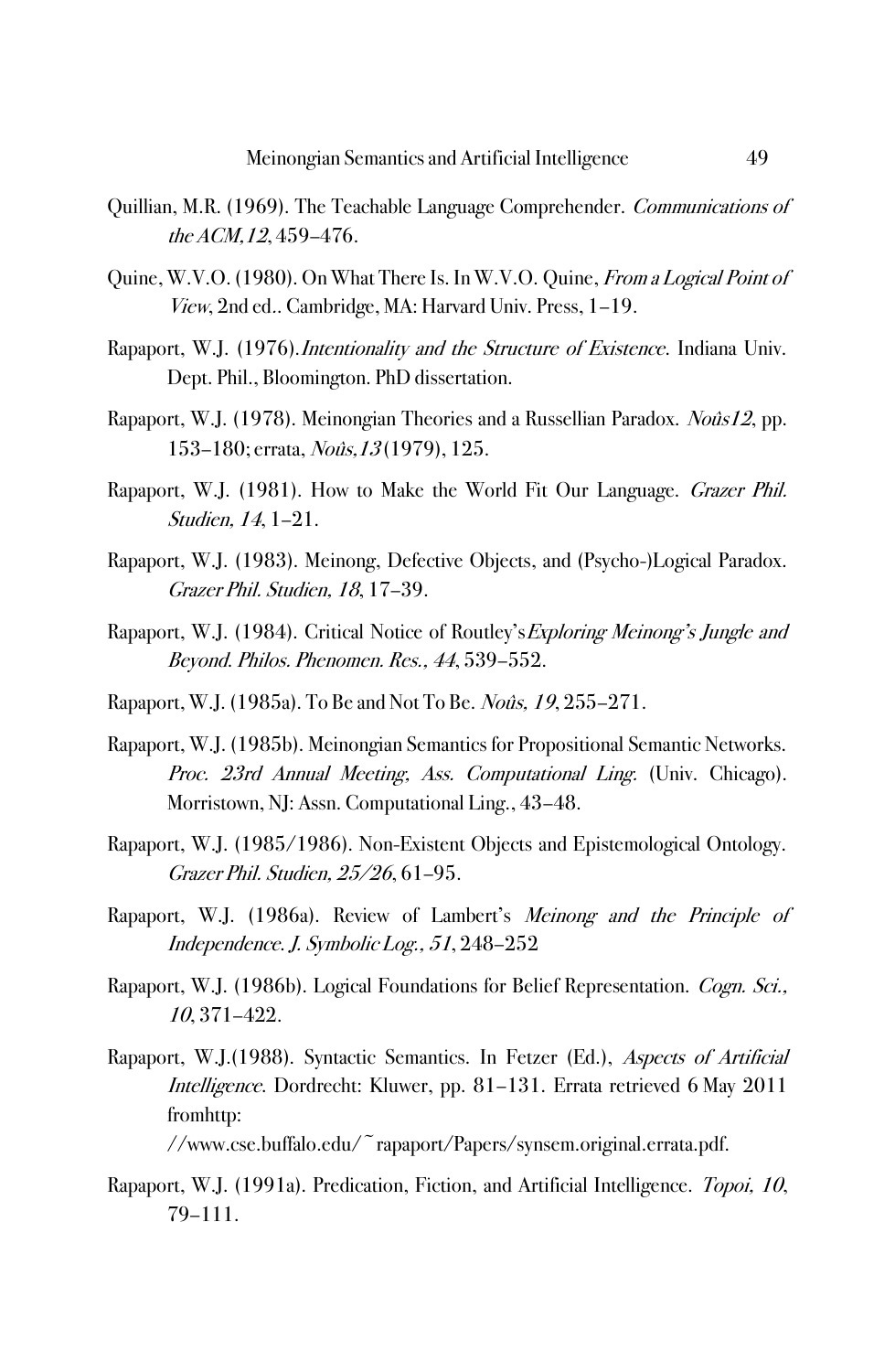- Rapaport, W.J. (1991b). Meinong, Alexius; I: Meinongian Semantics. In Burkhardt & Smith (Eds.), Handbook of Metaphysics and Ontology. Munich: PhilosophiaVerlag, 516–519.
- Rapaport, W.J. (1992). Belief Representation Systems. In Shapiro (Ed.), Encyclopedia of Artificial Intelligence, 2nd ed.. New York: Wiley, 98–110.
- Rapaport, W.J. (2000). How to Pass a Turing Test. J.Logic, Lang., Info., 9, 467–490.
- Rapaport, W.J.(2003). What Did You Mean by That? Misunderstanding, Negotiation, and Syntactic Semantics. Minds and Machines, 13, 397–427.
- Rapaport, W.J. (2005). Castañeda, Hector Neri. In Dictionary of Modern American Philosophers. Bristol, UK: Thoemmes Continuum.
- Rapaport, W.J. (2012). Semiotic Systems, Computers, and the Mind: How Cognition Could Be Computing. Int'l. J. Signs & Semiotic Syst., 2,32–71.
- Rapaport, W.J., & Shapiro, S.C. (1984).Quasi-Indexical Reference in Propositional Semantic Networks. Proc. 10th Int'l. Conf. Comp. Ling. (COLING-84, Stanford Univ.). Morristown, NJ: Assn. Comp. Ling., 65–70.
- Rapaport, W.J., & Shapiro, S.C.(1995).Cognition and Fiction. In Duchan et al. (Eds.), Deixis in Narrative. Hillsdale, NJ: Erlbaum, 107–128.
- Rapaport, W.J., Shapiro, S.C., & Wiebe, J.M.(1997). Quasi-Indexicals and Knowledge Reports. Cogn. Sci., 21, 63-107.
- Rich, E., & Knight, K. (1991). Artificial Intelligence, 2nd ed. New York: McGraw-Hill.
- Routley, R.(1979). Exploring Meinong's Jungle and Beyond. Canberra: Australian National University., RSSS Dept. Phil.
- Schank, R.C., & Rieger, C.J. (1974). Inference and the Computer Understanding of Natural Language. Artif.Intel., 5, 373–412.
- Schubert Kalsi, M.-L.(1987). Meinong's Theory of Knowledge. Dordrecht: Nijhoff.
- Shapiro, S.C. (1971a). The MIND System: A Data Structure for Semantic Information Processing. Report R-837-PR. Santa Monica: Rand.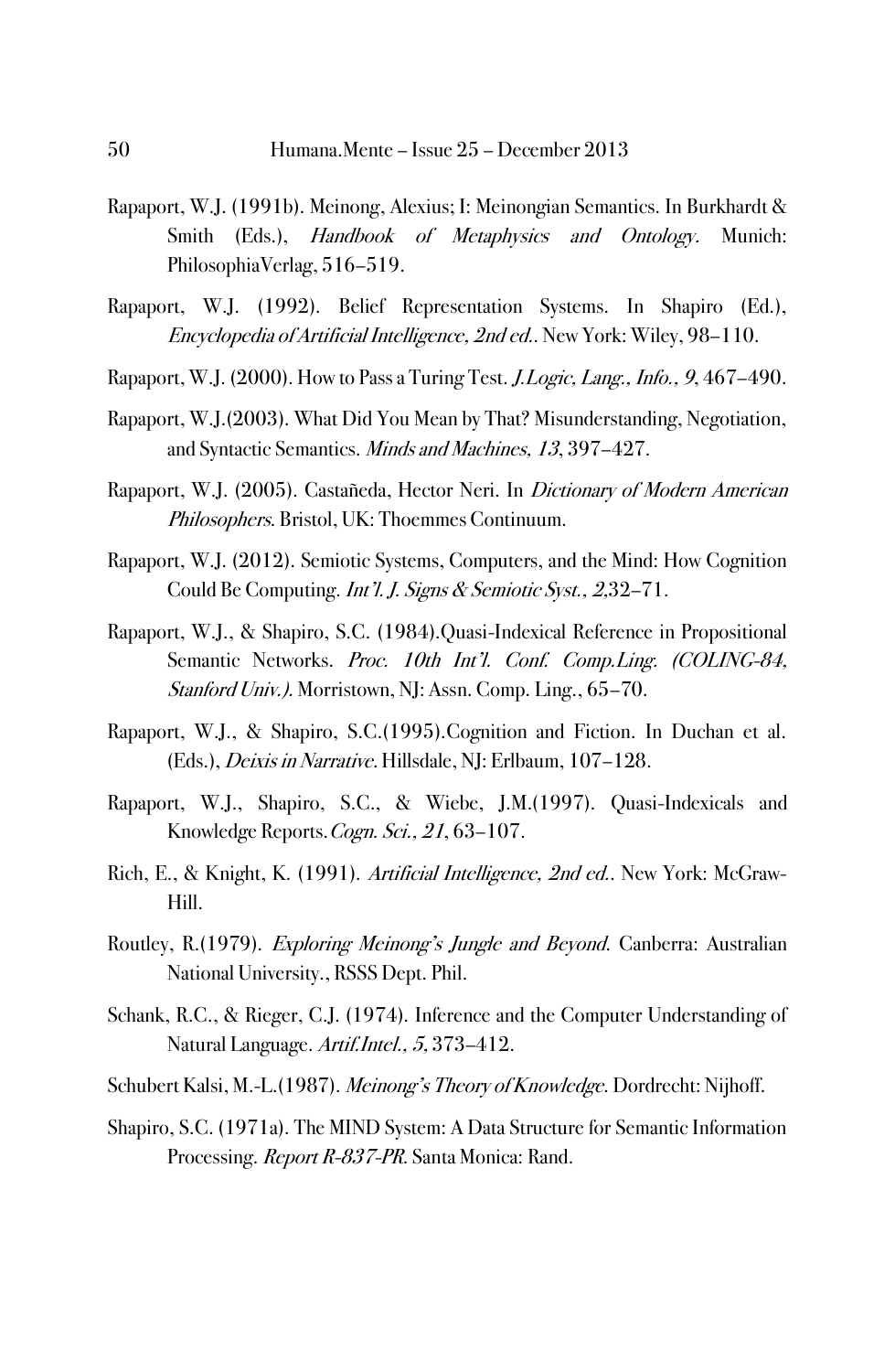- Shapiro, S.C. (1971b). A Net Structure for Semantic Information Storage, Deduction and Retrieval. Proc. 2nd Int'l. Joint Conf. AI (IJCAI-71, Imperial College, London). Los Altos, CA: Morgan Kaufmann, 2, 512–523.
- Shapiro, S.C. (1978). Path-Based and Node-Based Inference in Semantic Networks. In Waltz (Ed.), Theoretical Issues in Natural Language Processing (TINLAP-2). New York: ACM, 219–225.
- Shapiro, S.C. (1979). The SNePS Semantic Network Processing System. In Findler(1979), 179–203.
- Shapiro, S.C. (1982). Generalized Augmented Transition Network Grammars for Generation from Semantic Networks. Amer. J. Comp. Ling., <sup>8</sup>,12–25.
- Shapiro, S.C. (1986). Symmetric Relations, Intensional Individuals, and Variable Binding. Proc. IEEE, 74,1354–1363.
- Shapiro, S.C. (2000a). SNePS: A Logic for Natural Language Understanding and Commonsense Reasoning. In Iwanska& Shapiro (Eds.), Natural Language Processing and Knowledge Representation. Menlo Park, CA/Cambridge, MA: AAAI/MIT Press, 175–195.
- Shapiro, S.C. (2000b). An Introduction to SNePS 3. In Ganter&Mineau (Eds.), Conceptual Structures. Berlin: Springer-Verlag LNAI 1867, 510–524.
- Shapiro, S.C. (2003). MRS and SNePS: A Comparison. Retrieved 10 April 2012 from http://www.cse.buffalo.edu/~shapiro/Papers/sha03.pdf
- Shapiro, S.C.(2004). A Logic of Arbitrary and Indefinite Objects. In D. Dubois et al. (Eds.), Principles of Knowledge Representation and Reasoning: Proc. 9th Int'l. Conf.(KR2004), Menlo Park, CA: AAAI Press, 565–575.
- Shapiro, S.C., & Rapaport, W.J. (1987). SNePS Considered as a Fully Intensional Propositional Semantic Network. In Cercone & McCalla (Eds.), The Knowledge Frontier. New York: Springer–Verlag, 262–315.
- Shapiro, S.C., & Rapaport, W.J. (1991). Models and Minds: Knowledge Representation for Natural-Language Competence. In Cummins & Pollock (Eds.), Philosophy and AI. Cambridge, MA: MIT Press, 215–259.
- Shapiro, S.C., & Rapaport, W.J. (1992). The SNePS Family. Computers Math. Applic., <sup>23</sup>, 243–275; reprinted in Lehmann (1992).